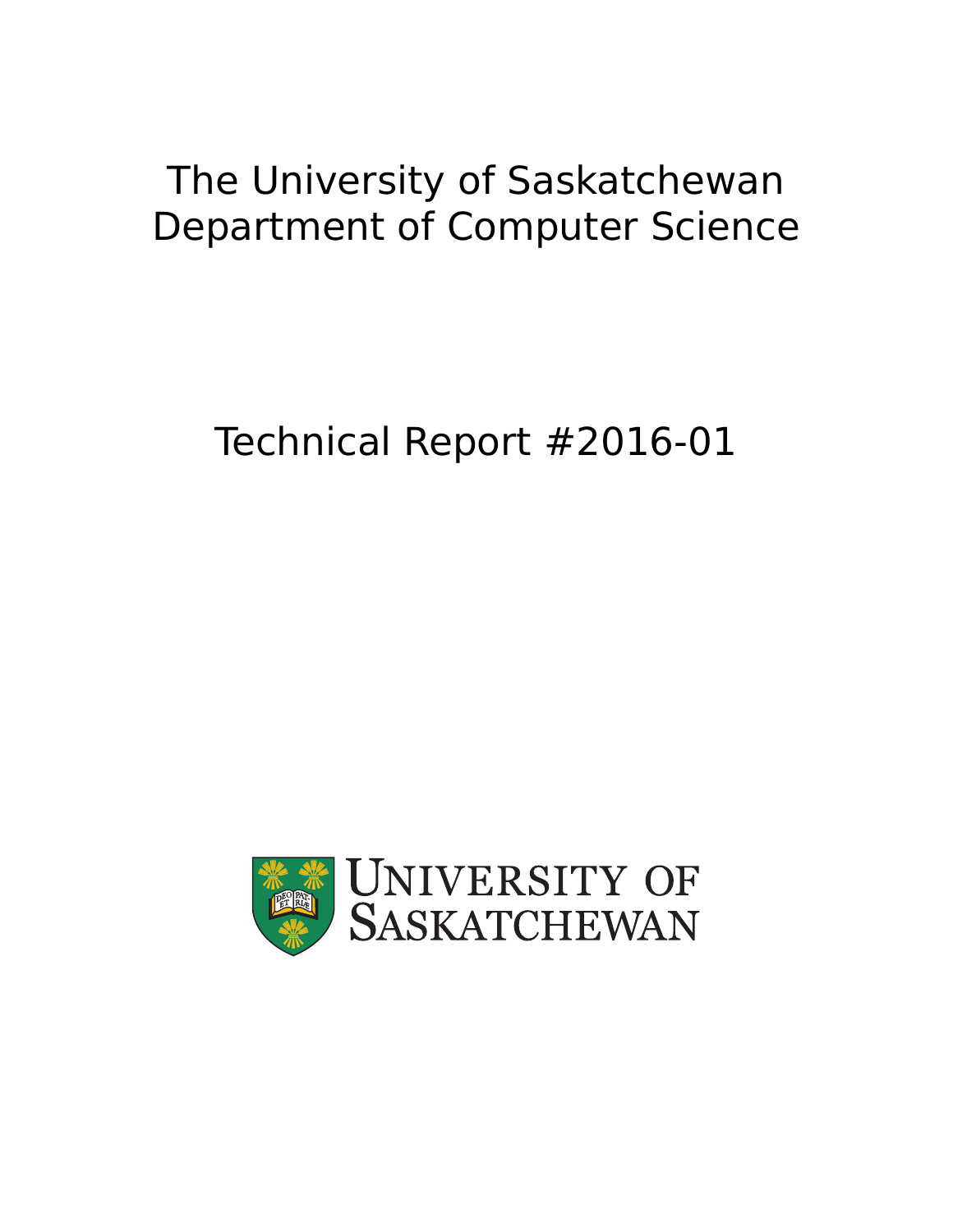## On Families of Full Trios Containing Counter Machine Languages <sup>∗</sup>

Oscar H. Ibarra

Department of Computer Science, University of California, Santa Barbara, CA 93106, USA ibarra@cs.ucsb.edu

Ian McQuillan Department of Computer Science, University of Saskatchewan Saskatoon, SK S7N 5A9, Canada mcquillan@cs.usask.ca

#### Abstract

We look at NFAs augmented with multiple reversal-bounded counters where, during an accepting computation, the behavior of the counters during increasing and decreasing phases is specified by some fixed "pattern". We consider families of languages defined by various pattern behaviors and show that some correspond to the smallest full trios containing restricted classes of bounded semilinear languages. For example, one such family is exactly the smallest full trio containing all the bounded semilinear languages. Another family is the smallest full trio containing all the bounded context-free languages. Still another is the smallest full trio containing all bounded languages whose Parikh map is a semilinear set where all periodic vectors have at most two non-zero coordinates. We also examine relationships between the families.

#### <span id="page-1-0"></span>1 Introduction

A language L is bounded if  $L \subseteq w_1^* \cdots w_k^*$ , for non-empty words  $w_1, \ldots, w_k$ . Further, L is bounded semilinear if there exists a semilinear set  $Q \subseteq \mathbb{N}_0^k$  such that  $L = \{w \mid w = w_1^{i_1} \cdots w_k^{i_k}, (i_1, \ldots, i_k) \in$ Q} [\[10\]](#page-23-0). It is known that every bounded semilinear language can be accepted by a one-way nondeterministic reversal-bounded multicounter machine (NCM, [\[9\]](#page-23-1)). Also, every bounded language accepted by an NCM can be accepted by a deterministic NCM (DCM, [\[10\]](#page-23-0)). Thus, every bounded semilinear language can be accepted by a DCM.

Recently, several families of languages that are both bounded and semilinear have been defined and studied [\[7\]](#page-23-2). The notion of bounded semilinear above is referred to as bounded Ginsburg semilinear to distinguish from other types. Two other interesting types are: a language  $L \subseteq w_1^* \cdots w_k^*$ is bounded Parikh semilinear if  $L = \{w \mid w = w_1^{i_1} \cdots w_k^{i_k}$ , the Parikh map of w is in  $Q\}$ , where  $\tilde{Q}$ is a semilinear set with  $|\Sigma|$  components; L is bounded general semilinear if L is both bounded and semilinear. It was shown that the family of bounded Parikh semilinear languages is a strict subset of the family of bounded Ginsburg semilinear languages, which is a strict subset of the family of bounded general semilinear languages. However, it was shown that in any language family  $\mathcal L$  that is a semilinear trio (the family only contains semilinear languages, and is closed under  $\lambda$ -free homomorphism, inverse homomorphism, and intersection with regular languages), all bounded languages within  $\mathcal L$  are bounded Ginsburg semilinear, and are therefore in NCM and even DCM, enabling

<sup>∗</sup>The research of O. H. Ibarra was supported, in part, by NSF Grant CCF-1117708. The research of I. McQuillan was supported, in part, by Natural Sciences and Engineering Research Council of Canada Grant 327486-2010.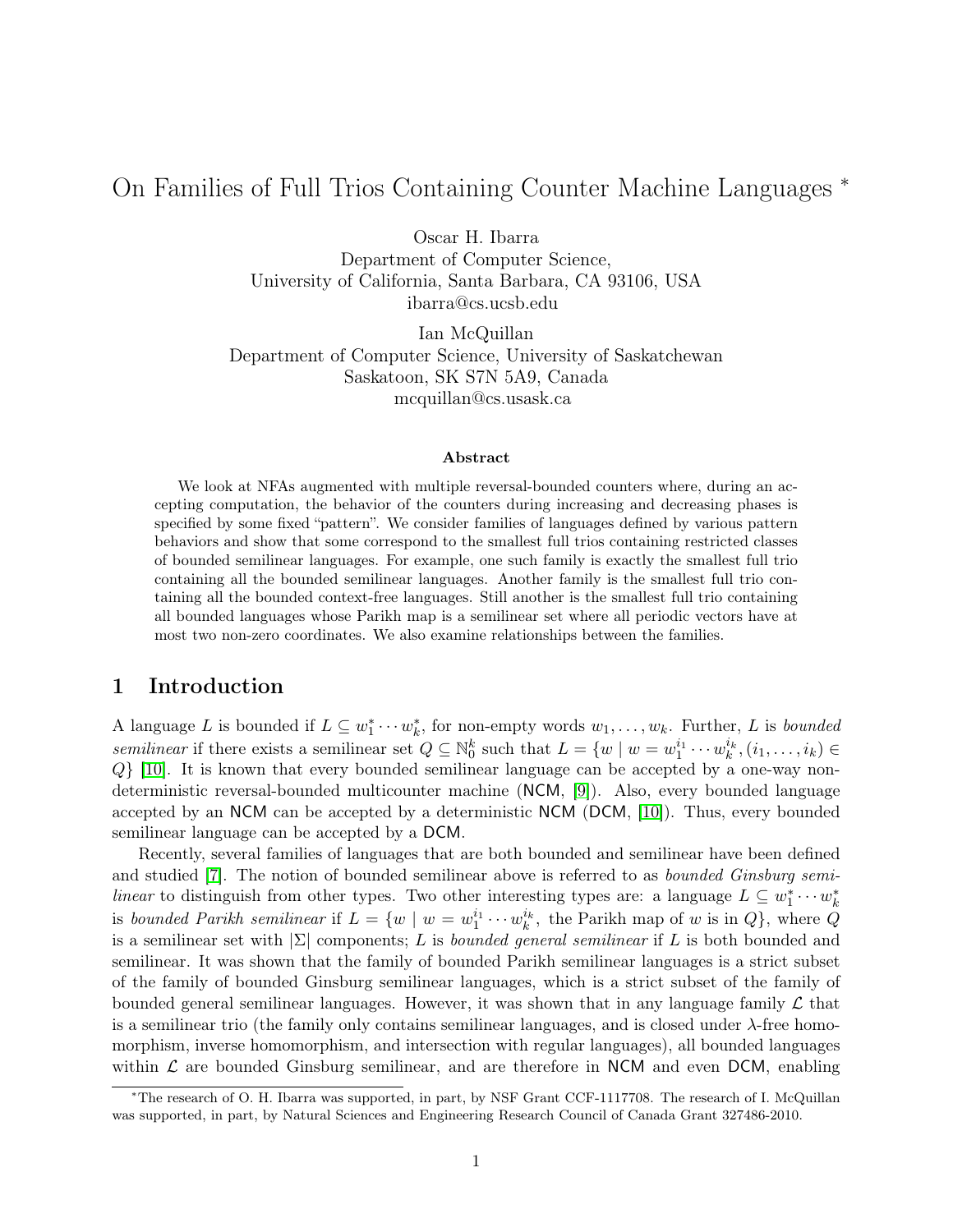many decidability properties for bounded languages in  $\mathcal{L}$ . Furthermore, a criteria was developed for testing when the bounded languages within  $\mathcal L$  and DCM coincide; this occurs if and only if  $\mathcal L$ contains all distinct-letter-bounded Ginsburg semilinear languages. This was shown to be the case for finite-index ET0L languages [\[12\]](#page-23-3), and therefore the bounded languages within these families are the same.

In this paper, we attempt to restrict the operation of NCM in order to precisely characterize types of languages that are bounded and semilinear. Indeed, restricting the behavior of NCM can naturally capture several interesting families of bounded languages. This is accomplished through the use of so-called *instruction languages*. Informally, a  $k$ -counter machine  $M$  is said to satisfy instruction language  $I \subseteq \{C_1, D_1, \ldots, C_k, D_k\}^*$  if, for every accepting computation of M, replacing each increase of counter i with  $C_i$ , and decrease of counter i with  $D_i$ , gives a sequence in I. Then, for a family of instruction languages I,  $NCM(\mathcal{I})$  is the family of NCM machines satisfying some  $I \in \mathcal{I}$ . Several interesting instruction language families are defined and studied. For example, if one considers  $BD<sub>i</sub>LB<sub>d</sub>$ , the family of instruction languages consisting of bounded increasing instructions followed by letter-bounded decreasing instructions, then we show that the family of languages accepted by  $NCM(BD_iLB_d)$  is the smallest full trio containing all bounded Ginsburg semilinear languages (and therefore, the smallest full trio containing all bounded languages from any semilinear trio). It is also possible to characterize exactly the bounded context-free languages with a subfamily of counter languages. Several other families are also defined and compared. For each, characterizations are given with a single language for each number of counters such that the families are the smallest full trios containing the languages. Using these characterizations, we are able to give even simpler criteria than those in [\[7\]](#page-23-2) for testing if the bounded languages within a semilinear full trio coincide with those in DCM. We then give applications to several interesting families, such as the multipushdown languages [\[1\]](#page-22-0), and restricted types of Turing machines, and it is shown that the bounded languages within each are the same as those accepted by DCM. In a future paper, we will examine closure and decision properties of the models.

#### 2 Preliminaries

In this paper, we assume knowledge of automata and formal languages, and refer to [\[6\]](#page-23-4) for an introduction. Let  $\Sigma$  be a finite alphabet. Then,  $\Sigma^*$  (resp.  $\Sigma^+$ ) is the set of all words (non-empty words) over  $\Sigma$ . A word is any  $w \in \Sigma^*$ , and a language is any  $L \subseteq \Sigma^*$ . The empty word is denoted by  $\lambda$ . The complement of L with respect to  $\Sigma$ ,  $\overline{L} = \Sigma^* - L$ . The shuffle of words  $u, v \in \Sigma^*$ ,  $u \sqcup v = \{u_1v_1 \cdots u_nv_n \mid u = u_1 \cdots u_n, v = v_1 \cdots v_n, u_i, v_i \in \Sigma^*, 1 \leq i \leq n\}$ , extended to languages  $L_1 \sqcup L_2 = \{u \sqcup v \mid u \in L_1, v \in L_2\}.$ 

A language  $L \subseteq \Sigma^*$  is bounded if there exists  $w_1, \ldots, w_k \in \Sigma^+$  such that  $L \subseteq w_1^* \cdots w_k^*$ , and is letter-bounded if  $w_1, \ldots, w_k$  are letters. Furthermore, L is distinct-letter-bounded if each letter is distinct.

Let N be the set of positive integers and  $\mathbb{N}_0 = \mathbb{N} \cup \{0\}$ . A linear set is a set  $Q \subseteq \mathbb{N}_0^m$  if there exists  $\vec{v_0}, \vec{v_1}, \dots, \vec{v_n}$  such that  $Q = \{\vec{v_0} + i_1\vec{v_1} + \dots + i_n\vec{v_n} \mid i_1, \dots, i_n \in \mathbb{N}_0\}$ . The vector  $\vec{v_0}$  is called the constant, and  $\vec{v_1}, \ldots, \vec{v_n}$  are the periods. A semilinear set is a finite union of linear sets. Given an alphabet  $\Sigma = \{a_1, \ldots, a_m\}$ , the length of a word  $w \in \Sigma^*$  is denoted by  $|w|$ . And, given  $a \in \Sigma$ ,  $|w|_a$  is the number of a's in w. Then, the *Parikh map* of w is  $\psi(w) = (|w|_{a_1}, \ldots, |w|_{a_m})$ , and the Parikh map of a language L,  $\psi(L) = {\psi(w) \mid w \in L}$ . Also, alph $(w) = {a \in \Sigma \mid |w|_a > 0}$ . We refer to Section [1](#page-1-0) for the definitions of bounded Ginsburg semilinear and bounded Parikh semilinear languages.

For a class of machines M, we let  $\mathcal{L}(\mathcal{M})$  be the family of languages accepted by machines in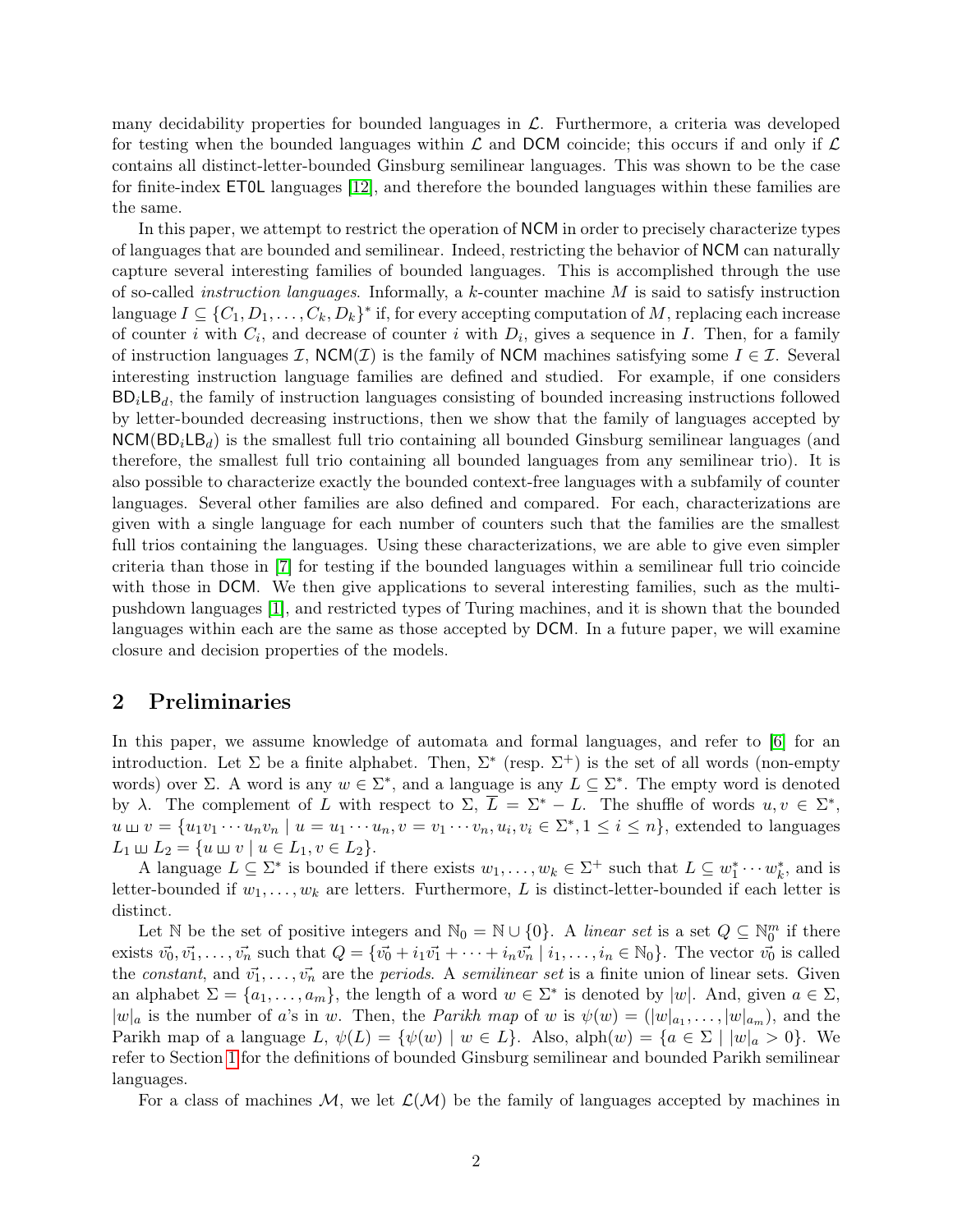M. Let  $\mathcal{L}(CFL)$  be the family of context-free languages. A trio (resp. full trio) is any family of languages closed under  $\lambda$ -free homomorphism (resp. homomorphism), inverse homomorphism, and intersection with regular languages. A *full semi-AFL* is a full trio closed under union [\[2\]](#page-22-1). Given a language family  $\mathcal{L}, \mathcal{L}^{\text{bd}}$  are the bounded languages in  $\mathcal{L}.$ 

A one-way k-counter machine [\[9\]](#page-23-1) is a tuple  $M = (k, Q, \Sigma, \triangleleft, \delta, q_0, F)$ , where  $Q, \Sigma, \triangleleft, q_0, F$  are respectively the finite set of states, input alphabet, right input end-marker (unnecessary for nondeterministic machines and will largely not be used in this paper), initial state, and final states. The transition relation is a relation from  $Q \times (\Sigma \cup \{\triangleleft, \lambda\}) \times \{0, 1\}^k$  to  $Q \times \{-1, 0, +1\}^k$ , such that  $(p, d_1, \ldots, d_k) \in \delta(q, a, c_1, \ldots, c_k)$  and  $c_i = 0$  implies  $d_i \geq 0$  to prevent negative values in the counters. Also, M is deterministic if  $|\delta(q, a, c_1, \ldots, c_k) \cup \delta(q, \lambda, c_1, \ldots, c_k)| \leq 1$ , for all  $q \in Q, a \in \Sigma \cup \{\triangleleft\}, (c_1, \ldots, c_k) \in \{0,1\}^k$ . A configuration of M is a tuple  $(q, w, i_1, \ldots i_k)$  where q is the current state,  $w \in \Sigma^* \triangleleft \cup \{\lambda\}$  is the remaining input, and  $i_1, \ldots, i_k$  are the contents of the counters. The derivation relation  $\vdash_M$  is defined between configurations, where  $(q, aw, i_1, \ldots, i_k) \vdash_M$  $(p, w, i_1 + d_1, \ldots, i_k + d_k)$  if there is a transition  $(p, d_1, \ldots, d_k) \in \delta(q, a, c_1, \ldots, c_k)$ , where  $c_j$  is 1 if  $i_j > 0$ , and  $c_j = 0$  otherwise, if  $i_j = 0$ . Let  $\vdash_M^*$  the reflexive, transitive closure of  $\vdash_M$ . M accepts a word  $w \in \Sigma$  if  $(q_0, w \triangleleft, 0, \ldots, 0) \vdash_M^* (q_f, \lambda, i_1, \ldots, i_k), q_f \in F, i_1, \ldots, i_k \in \mathbb{N}_0$ , and the language of all words accepted by  $M$  is denoted by  $L(M)$ .

Further, M is l-reversal-bounded if, in every accepting computation, the counter alternates between increasing and decreasing at most l times. We will often associate labels from an alphabet T to the transitions of M bijectively, and then write  $\vdash_M^t$  to represent the changing of configurations via transition  $t$ . This is generalized to derivations over words in  $T^*$ .

Then  $NCM(k, l)$  is the class of one-way *l*-reversal-bounded k-counter machines, and NCM is all reversal-bounded multicounter languages, and replacing N with D gives the deterministic variant.

#### 3 Instruction NCM Machines

It is known that the bounded languages in  $\mathcal{L}(NCM)$  are a "limit" to the bounded languages in semilinear trios [\[7\]](#page-23-2). We start this section by considering subclasses of  $\mathcal{L}(NCM)$  in order to determine more restricted methods of computation that can also form such a limit. We are able to do this optimally. Furthermore, characterizations of the restricted families are also possible, and lead to even simpler methods to determine the bounded languages within semilinear full trios.

First, we define restrictions of NCM depending on the sequences of counter instructions that occur. These restrictions will only be defined on NCMs that we will call well-formed. A k-counter NCM M is well-formed if  $M \in NCM(k, 1)$  whereby all transitions change at most one counter value per transition, and all counters decrease to zero before accepting. Indeed, an NCM (or DCM) can be assumed without loss of generality to be 1-reversal-bounded by increasing the number of counters [\[9\]](#page-23-1). It is also clear that all counters can be forced to change one counter value at a time, and decrease to zero without loss of generality. Thus, every language in  $\mathcal{L}(NCM)$  can be accepted by a well-formed NCM. Also, since we will only be considering nondeterministic machines, we will not include  $\triangleleft$ . Let  $\triangle$  be an infinite set of new symbols,  $\triangle = \{C_1, D_1, C_2, D_2, \ldots\}$ , and for  $k \geq 1, \Delta_k = \{C_1, D_1, \ldots, C_k, D_k\}, \Delta_{(k,c)} = \{C_1, \ldots, C_k\}, \Delta_{(k,d)} = \{D_1, \ldots, D_k\}.$ 

Given a well-formed  $k$ -counter NCM machine  $M$ , let  $T$  be a set of labels in bijective correspondence with transitions of M. Then, define a homomorphism  $h_{\Delta}$  from  $T^*$  to  $\Delta_k$  that maps every transition label associated with a transition that increases counter  $i$  to  $C_i$ , maps every label associated with a transition that decreases counter  $i$  to  $D_i$ , and maps all labels associated with transitions that do not change any counter to  $\lambda$ . Also, define a homomorphism  $h_{\Sigma}$  that maps every transition that reads a letter  $a \in \Sigma$  to a, and erases all others. Then, we say that M satisfies instruction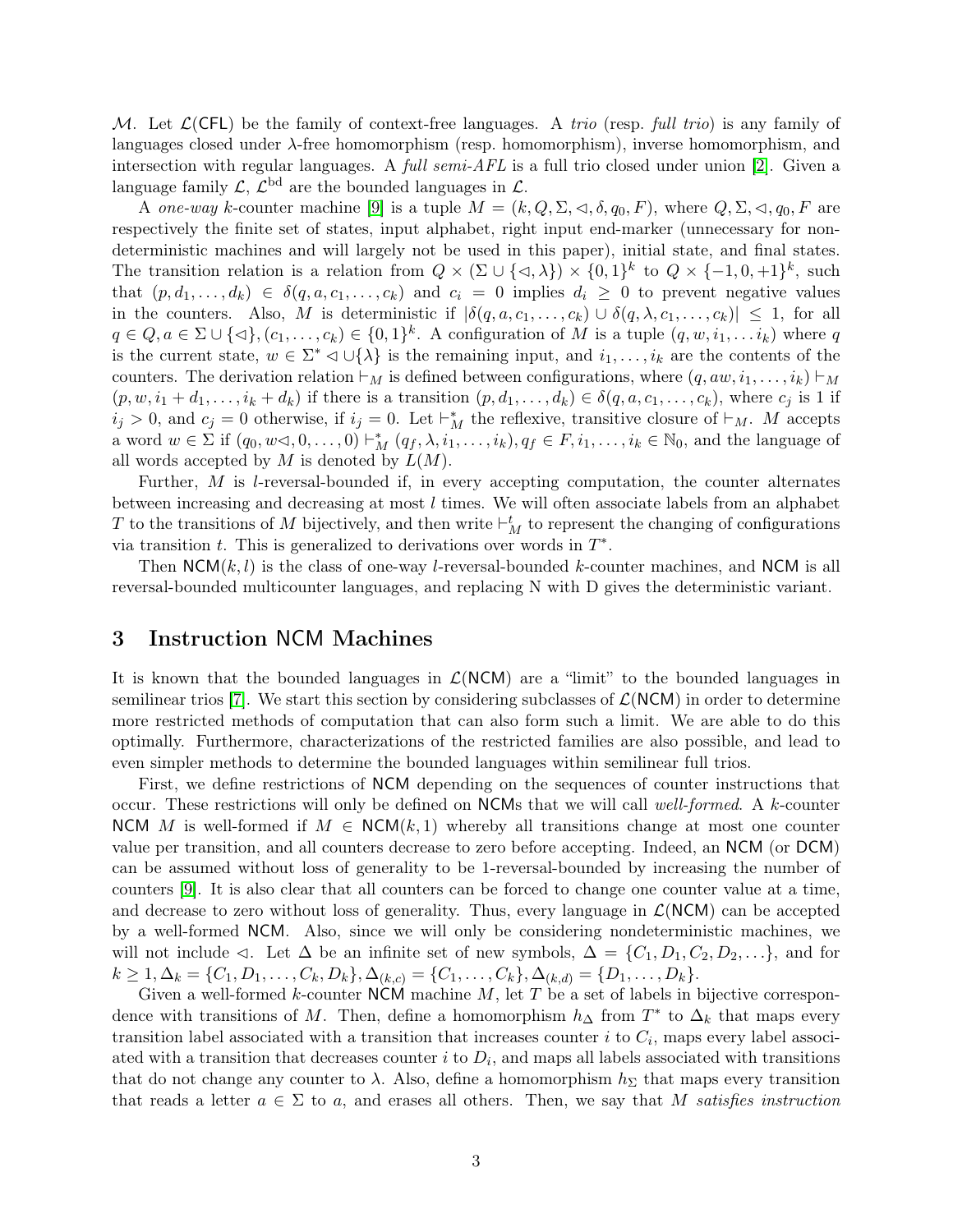language  $I \subseteq \Delta_k^*$  if every sequence of transitions  $\alpha \in T^*$  corresponding to an accepting computation — that is  $(q_0, w, 0, \ldots, 0) \vdash_M^{\alpha} (q, \lambda, c_1, \ldots, c_k), q$  a final state — has  $h_{\Delta}(\alpha) \in I$ . This means that M satisfies instruction language I if I describes all possible counter increase and decrease instructions that can be performed in an accepting computation by  $M$ , with  $C_i$  occurring for every increase of counter i by one, and  $D_i$  occurring for every decrease of counter i by one.

Given a family of languages I with each  $I \in \mathcal{I}$  over  $\Delta_k$ , for some  $k \geq 1$ , let  $NCM(k, \mathcal{I})$  be the subset of well-formed k-counter NCM machines that satisfy I for some  $I \in \mathcal{I}$  with  $I \subseteq \Delta_k^*$ ; these are called the k-counter *I*-instruction machines. The family of languages they accept,  $\mathcal{L}(NCM(k, \mathcal{I}))$ , are called the k-counter *L*-instruction languages. Furthermore,  $\mathsf{NCM}(\mathcal{I}) = \bigcup_{k \geq 1} \mathsf{NCM}(k, \mathcal{I})$  (resp.  $\mathcal{L}(\text{NCM}(\mathcal{I}) = \bigcup_{k\geq 1} \mathcal{L}(\text{NCM}(k,\mathcal{I}))$  are the *I*-instruction machines (and languages). We will only consider instruction languages I where, for all  $w \in I$ , every occurrence of  $C_i$  occurs before any occurrence of  $D_i$ , for all  $i, 1 \le i \le k$ , which is enough since every well-formed machine is 1-reversalbounded.

First, we will study properties of these restrictions before examining some specific types.

<span id="page-4-0"></span>**Proposition 1.** Given any family of languages  $\mathcal I$  over  $\Delta_k$ ,  $\mathcal L(NCM(k, \mathcal I))$  is a full trio. Furthermore, given any family of languages  $\mathcal{I}$ , where each  $I \in \mathcal{I}$  is over some  $\Delta_k, k \geq 1$ ,  $\mathcal{L}(\text{NCM}(\mathcal{I}))$  is a full trio.

Proof. The standard proofs for closure under homomorphism and inverse homomorphism apply. The proof for intersection with regular languages also works, as restricting the words of the language can restrict the possible sequences of instructions appearing in accepting computations, but the resulting sequences of instructions will therefore be a subset of the instruction language of the original machine.  $\Box$ 

Next, we require another definition. Given a language I over  $\Delta_k$ , let

 $I_{eq} = \{w \mid w \in I, |w|_{C_i} = |w|_{D_i}, \text{every } C_i \text{ occurs before any } D_i \text{, for } 1 \leq i \leq k\}.$ 

Further, given a language family  $\mathcal I$  over  $\Delta$  where each  $I \in \mathcal I$  is over  $\Delta_k$ , for some  $k \geq 1$ , then  $\mathcal I_{eq}$  is the family of all languages  $I_{eq}$ , where  $I \in \mathcal{I}$ .

<span id="page-4-1"></span>**Proposition 2.** Let  $\mathcal{I}$  be a family of languages where each  $I \in \mathcal{I}$  is a subset of  $\Delta_k^*$ , for some  $k \geq 1$ , and  $\mathcal I$  is a subfamily of the regular languages. Then  $\mathcal L(NCM(\mathcal I))$  is the smallest full trio containing  $\mathcal{I}_{eq}$ .

*Proof.* First, it follows from Proposition [1](#page-4-0) that  $\mathcal{L}(NCM(\mathcal{I}))$  is a full trio.

To see that  $\mathcal{I}_{eq} \subseteq \mathcal{L}(NCM(\mathcal{I}))$ , let  $I \in \mathcal{I}$  and let M be a DFA accepting  $I \subseteq \Delta_k^*$ . Then we will create a well-formed k-counter machine M' that accepts  $I_{eq}$  as follows: M' simulates M while adding to counter i for every  $C_i$  read, and subtracting from counter i for every  $D_i$  read (never adding after subtracting), accepting if  $M$  does, and if all counters end at zero. Then  $M'$  accepts all words of I with an equal number of  $C_i$ 's as  $D_i$ 's, for each i where all  $C_i$ 's occur before any  $D_i$ . This is exactly  $I_{eq}$ . Also, M' satisfies  $I_{eq}$  and I. Hence  $\mathcal{I}_{eq} \subseteq \mathcal{L}(\text{NCM}(\mathcal{I}))$ .

Next we will verify that  $\mathcal{L}(NCM(\mathcal{I}))$  is the smallest full trio containing  $\mathcal{I}_{eq}$ . For this, let  $M =$  $(k, Q, \Sigma, \triangleleft, \delta, q_0, F) \in \text{NCM}(\mathcal{I})$  with k counters that satisfies instruction language  $I \in \mathcal{I}$ .

Let g be a homomorphism from  $\Gamma^*$  to  $\Delta_k^*$  ( $\Gamma$  defined below) that maps  $(q, a, X_i, p)$  to  $X_i$ , where  $X_i \in \Delta_k$ ,  $p, q \in Q, a \in \Sigma \cup \{\lambda\}$ , and there is a transition from q to p on a that increases counter i if  $X_i = C_i$ , decreases counter i if  $X_i = D_i$ ; similarly g maps  $(q, a, 0, p)$  to  $\lambda$ , where  $p, q \in Q, a \in \Sigma \cup \{\lambda\},$ where there is a transition from  $q$  to  $p$  on  $a$  that does not change any counter. Both of these types of symbols can be created from transitions defined on any counter value (0 or positive). We say that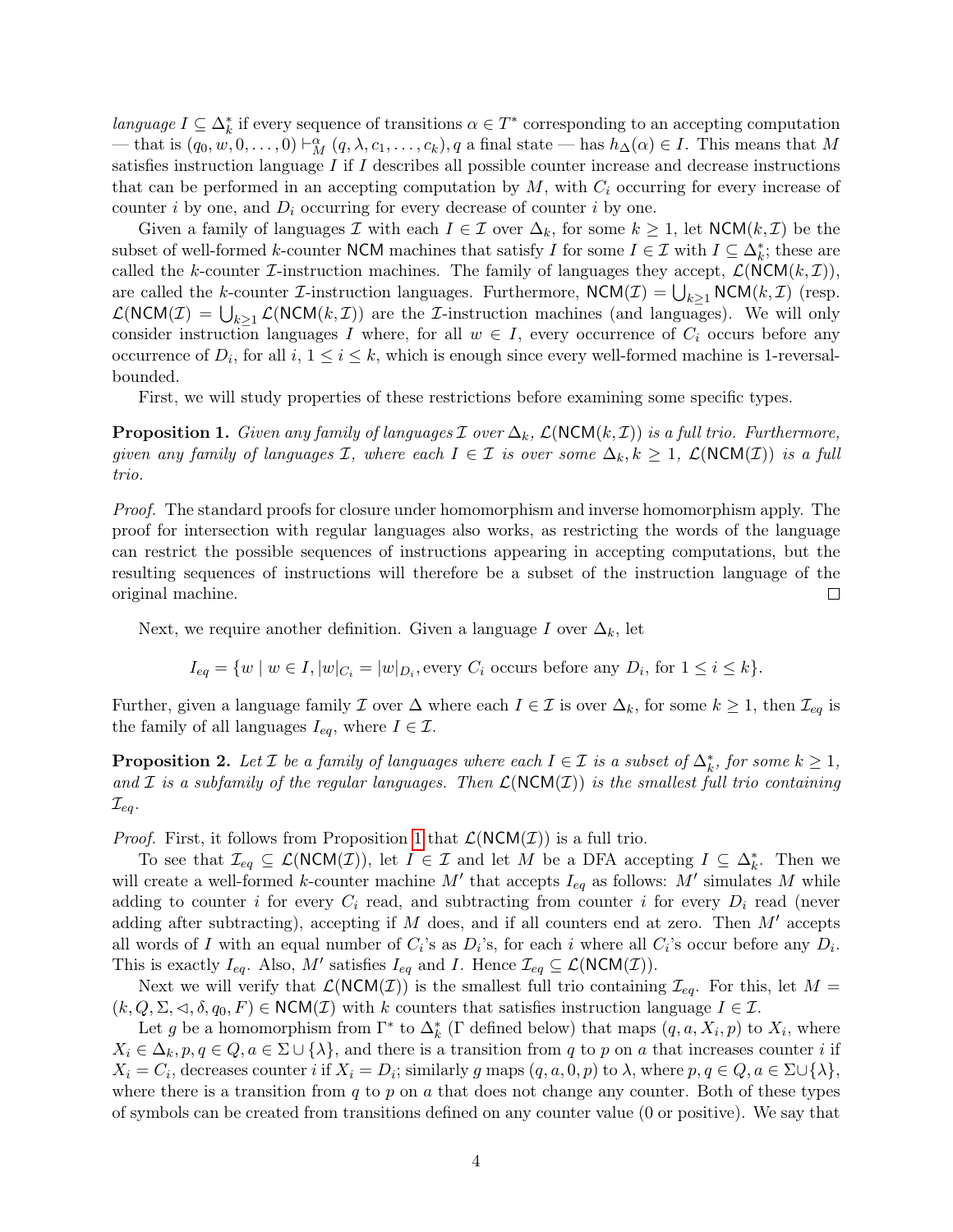symbol  $(q, a, X_i, p), X_i \in \Delta_k \cup \{0\}$  is defined on counter i positive if it was created above from a transition defined on counter  $i$  being positive. We say that the symbol is defined on counter  $i$  being zero if it was created from a transition on counter i being zero (such a symbol could be defined on counter i being both 0 and positive).

Then, create a regular language  $R \subseteq \Gamma^*$ ,  $R = \{y_0y_1 \cdots y_n \mid y_i = (p_i, a_{i+1}, X_{i+1}, p_{i+1}), p_0 =$  $q_0, p_{n+1} \in F$ , for each  $i, 1 \le i \le k$ , if j is the smallest such that  $X_j = C_i$  and if l is the largest such that  $X_j = D_i$ , then  $y_0, \ldots, y_j$  are defined on counter i zero,  $y_{j+1}, \ldots, y_l$  are defined on counter i positive, and  $y_{l+1}, \ldots, y_n$  are defined on counter i zero.

Let h be a homomorphism from  $\Gamma^*$  to  $\Sigma^*$  such that h projects onto the second component. Then it is clear that  $L(M) = h(g^{-1}(I_{eq}) \cap R)$  since  $g^{-1}(I_{eq}) \cap R$  consists of all words of R with an equal number of  $C_i$ 's as  $D_i$ 's, for each  $i, 1 \le i \le k$ .  $\Box$ 

We will consider several instruction language families that define interesting subfamilies of  $\mathcal{L}(\text{NCM})$ .

<span id="page-5-0"></span>Definition 1. We define instruction language families:

- LB<sub>i</sub>LB<sub>d</sub> = { $I = YZ$  |  $k \ge 1, Y = a_1^* \cdots a_m^*, a_i \in \Delta_{(k,c)}, 1 \le i \le m, Z = b_1^* \cdots b_n^*, b_j \in$  $\Delta_{(k,d)}, 1 \leq j \leq n\},$  (letter-bounded-increasing/letter-bounded-decreasing instructions),
- $StLB_{id} = \{I \mid k \geq 1, I = a_1^* \cdots a_m^*, a_i \in \Delta_k, 1 \leq i \leq m, \text{ there is no } 1 \leq l < l' < j < j' \leq n\}$ m such that  $a_l = C_r, a_{l'} = C_s, a_j = D_r, a_{j'} = D_s, r \neq s$ , (stratified-letter-bounded instructions),
- LB<sub>id</sub> =  $\{I \mid k \geq 1, I = a_1^* \cdots a_m^*, a_i \in \Delta_k, 1 \leq i \leq m\}$ , (letter-bounded instructions),
- BD<sub>i</sub>LB<sub>d</sub> = { $I = YZ \mid k \ge 1, Y = w_1^* \cdots w_m^*, w_i \in \Delta_{(k,c)}^*, 1 \le i \le m, Z = a_1^* \cdots a_n^*, a_j \in$  $\Delta_{(k,d)}, 1 \leq j \leq n\},$  (bounded-increasing/letter-bounded-decreasing instructions),
- LB<sub>i</sub>BD<sub>d</sub> = { $I = YZ \mid k \ge 1, Y = a_1^* \cdots a_m^*, a_i \in \Delta_{(k,c)}, 1 \le i \le m, Z = w_1^* \cdots w_n^*, w_j \in$  $\Delta_{(k,d)}^*$ ,  $1 \leq j \leq n$ , (letter-bounded-increasing/bounded-decreasing instructions),
- BD<sub>id</sub> =  $\{I \mid k \geq 1, I = w_1^* \cdots w_m^*, w_i \in \Delta_k^*, 1 \leq i \leq m\}$ , (bounded instructions),
- LB<sub>d</sub> = {I |  $k \ge 1, I = Y \sqcup Z, Y = \Delta^*_{(k,c)}, Z = a_1^* \cdots a_n^*, a_j \in \Delta_{(k,d)}, 1 \le j \le n$  }, (letter-bounded-decreasing instructions),
- LB<sub>i</sub> = {I | k ≥ 1, I = Y \le  $Z, Y = a_1^* \cdots a_m^*, a_i \in \Delta_{(k,c)}, 1 \le i \le m, Z = \Delta_{(k,d)}^*,$  }, (letter-bounded increasing instructions),
- LB $\cup = \mathsf{LB}_d \cup \mathsf{LB}_i$ , (either letter-bounded-decreasing or letter-bounded-increasing instructions),
- ALL = { $I | k \ge 1, I = \Delta_k^*$  }.

For example, every NCM machine M where the counters are increased and decreased according to some bounded language, then there is an instruction language I such that  $M$  satisfies  $I$ , and  $I \in BD_{id}$ , and  $L(M) \in \mathcal{L}(NCM(BD_{id}))$ . Even though not all instructions in I are necessarily used, the instructions used will be a subset of I since the instructions used are a subset of a bounded language. It is also clear that  $\mathcal{L}(NCM) = \mathcal{L}(NCM(ALL)).$ 

**Example 1.** Let  $L = \{ua^ivb^jwa^ixb^jy \mid i, j > 0, u, v, w, x, y \in \{0,1\}^*\}$ . We can easily construct a well-formed 2-counter machine M to accept L where, on input  $u\dot{a}^iv\dot{b}^jwa^{i'}xb^{j'}y$ , M increases counter 1 i times, then increases counter 2 j times, then decreases counter 1 verifying that  $i = i'$ , then decreases counter 2 verifying that  $j = j'$ . This machine satisfies instruction language  $C_1^* C_2^* D_1^* D_2^*$ , which is a subset of some instruction language in every family in Definition [1](#page-5-0) except for  $StLB_{id}$ , and therefore  $L \in \mathcal{L}(\text{NCM}(\mathcal{I}))$  for each of these families  $\mathcal{I}$ .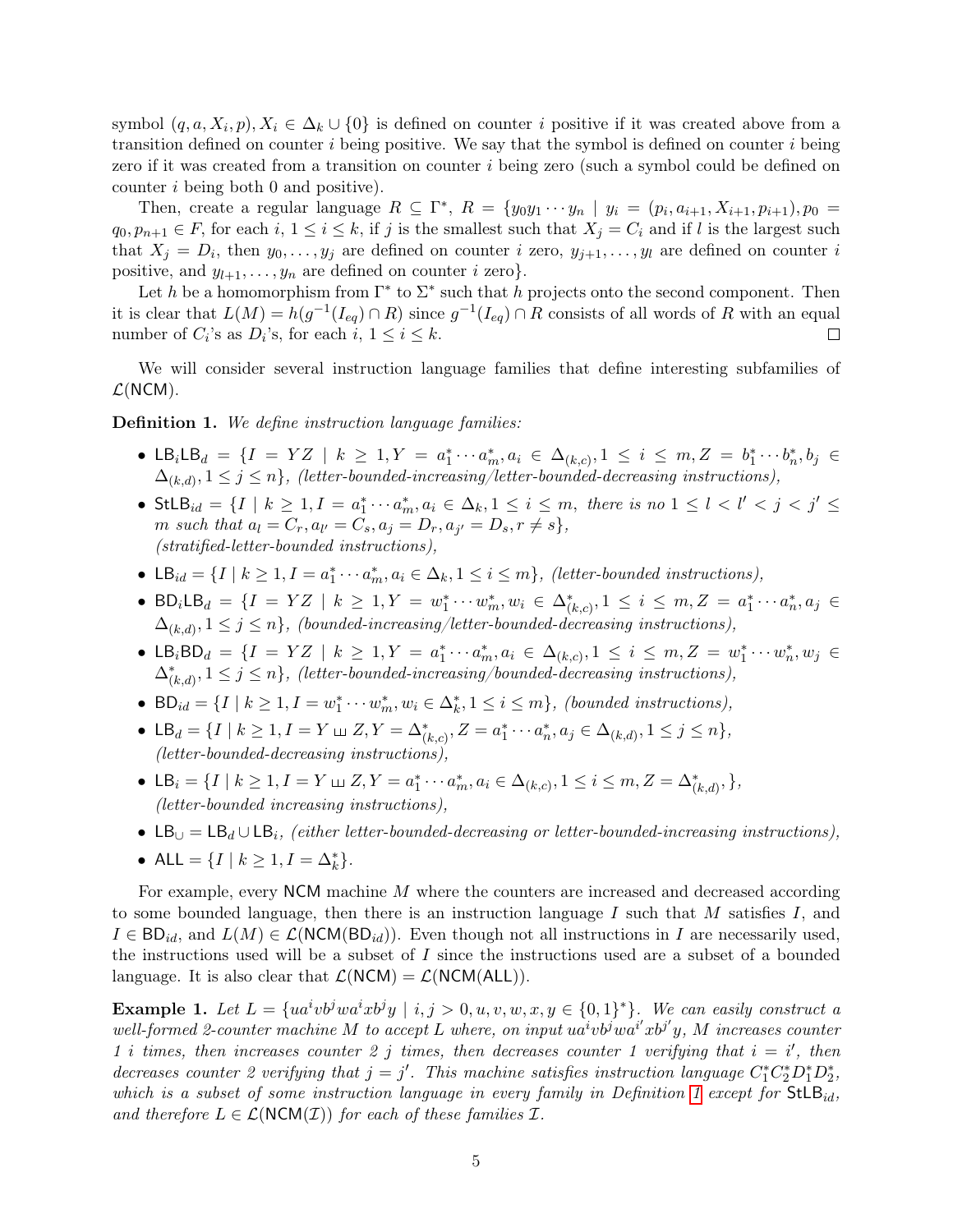**Example 2.** Let  $L = \{a^{2+i+2j}b^{3+2i+5j} \mid i, j \ge 0\}$ . Note that the Parikh map of L is a linear set  $Q =$  $\{(2,3)+(1, 2)i+(2, 5)j \mid i, j \ge 0\}$ . L can be accepted by a well-formed 4-counter NCM M as follows, when given input  $a^m b^n$ : first, on  $\lambda$ -moves, M increments counters 1 and 2 a nondeterministically guessed number of times  $i \geq 0$ , then on  $\lambda$ -moves, increments counters 3 and 4 a nondeterministically quessed number of times  $j > 0$ . Then, M verifies that  $m = 2 + i + 2j$  by reading 2 a's and using (i.e., decrementing) counter 1 to zero and then 3 to zero to check that the remaining number of a's is equal to the value of counter 1 plus 2 times the value of counter 3. Finally, M checks and accepts if  $n = 3 + 2i + 5j$  by first reading 3 b's and decrementing counter 2 and then 4. The instructions of M as constructed are a subset of  $I = (C_1C_2)^*(C_3C_4)^*D_1^*D_3^*D_2^*D_4^*$ . This is a subset of some language in each of  $BD_iLB_d$ ,  $BD_{id}$ ,  $LB_d$  but not the other families, and therefore M is in each of  $NCM(BD_iLB_d)$ ,  $NCM(BD_{id})$ ,  $NCM(LB_d)$ . Even though M is not in the other classes of machines such as NCM( $\mathsf{LB}_i$ ), it is possible for  $L(M)$  to be in  $\mathcal{L}(\mathsf{NCM}(\mathsf{LB}_i))$  (using some other machine that accepts the same language). Indeed, we will see that  $L(M)$  is also in  $\mathcal{L}(NCM(LB<sub>i</sub>BD<sub>d</sub>))$  and  $\mathcal{L}(NCM(LB<sub>i</sub>)).$ 

**Example 3.** Let  $L_1 = \{w \neq a^i b^j \mid |w|_a = i, |w|_b = j\}$ . We construct  $M_1$  that reads w, and adds to the first counter for every a read, and adds to the second counter for every b read. Then, after the  $\#$  symbol,  $M_1$  subtracts from counter 1 for every a read, then when reaching a b, it switches to decreasing the second counter for every b read. Therefore, it satisfies language  ${C_1, C_2}^*D_1^*D_2^*$ which is indeed a subset of  $\{C_1, C_2\}^* \sqcup D_1^* D_2^* \in \mathsf{LB}_d$ .

Now let  $L_2 = L_1^R$ . We conjecture that  $L_2$  is not in  $\mathcal{L}(\text{NCM}(\text{LB}_d))$ , but we can construct a machine  $M_2 \in \text{NCM}(\mathsf{LB}_i)$  to accept  $L_2$ . ( $M_2$ , when given  $b^j a^i \# w$ , stores i and j in two counters and then checks by decrementing the counters that  $|w|_a = i$  and  $|w|_b = j$ .) Similarly, we conjecture that  $L_1$ is not in  $\mathcal{L}(NCM(LB_i))$ . Obviously,  $L_1$  and  $L_2$  are both in  $\mathcal{L}(NCM(LB_{\cup}))$ .

**Example 4.** Let  $L = \{w \mid w \in \{a, b\}^+, |w|_a = |w|_b > 0\}$ . L can be accepted by an NCM which uses two counters that increments counter 1 (resp. counter 2) whenever it sees an a (resp., b). Then it decrements counter 1 and counter 2 simultaneously and accepts if they reach zero at the same time. This counter usage does not have a pattern in any of the restrictions above. It is quite unlikely that  $L(M) \in \mathcal{L}(\text{NCM}(\mathcal{I}))$  for any of the families in the definition above except the full  $\mathcal{L}(NCM(ALL)) = \mathcal{L}(NCM).$ 

Every family  $\mathcal I$  in Definition [1](#page-5-0) is a subfamily of the regular languages. Therefore, by Proposition [2,](#page-4-1) the following can be shown by proving closure under union:

<span id="page-6-0"></span>**Proposition 3.** Let  $\mathcal I$  be any family of instruction languages from Definition [1.](#page-5-0) Then  $\mathcal L(NCM(\mathcal I))$ is the smallest full trio (and full semi-AFL) containing  $\mathcal{I}_{eq}$ .

*Proof.* It suffices to show closure under union for each family. For  $LB_iLB_d$ , given two machines  $M_1, M_2$  with  $k_1, k_2$  counters respectively, we can build a  $k_1 + k_2$  counter machine M where M adds to counters according to  $M_1$  using the first  $k_1$  counters, then decreasing according to  $M_1$ , or the same with  $M_2$  on the remaining counters. It is clear that this gives an instruction language that is a subset of the increasing pattern of  $M_1$  followed by the increasing pattern of  $M_2$ , followed by the decreasing pattern of  $M_2$ , then  $M_1$ . This is letter-bounded insertion followed by letter-bounded deletion behavior. The same construction works in all other cases.  $\Box$ 

As a corollary, if we consider the instructions languages of ALL (thus, the instructions are totally arbitrary), and for  $i \geq 1$ , let  $L_i = \{C_i^n D_i^n \mid n \geq 0\}$ , then  $\mathsf{ALL}_{eq} = \{I \mid I = L_1 \sqcup L_2 \sqcup \cdots \sqcup L_k, k \geq 0\}$ 1}. Hence,  $\mathcal{L}(NCM)$  can be characterized as the smallest full trio containing  $ALL_{eq}$ , by Proposition [2.](#page-4-1) Or, it could be stated as follows (this is essentially already known, and follows from work in [\[4\]](#page-22-2) and [\[5\]](#page-22-3)).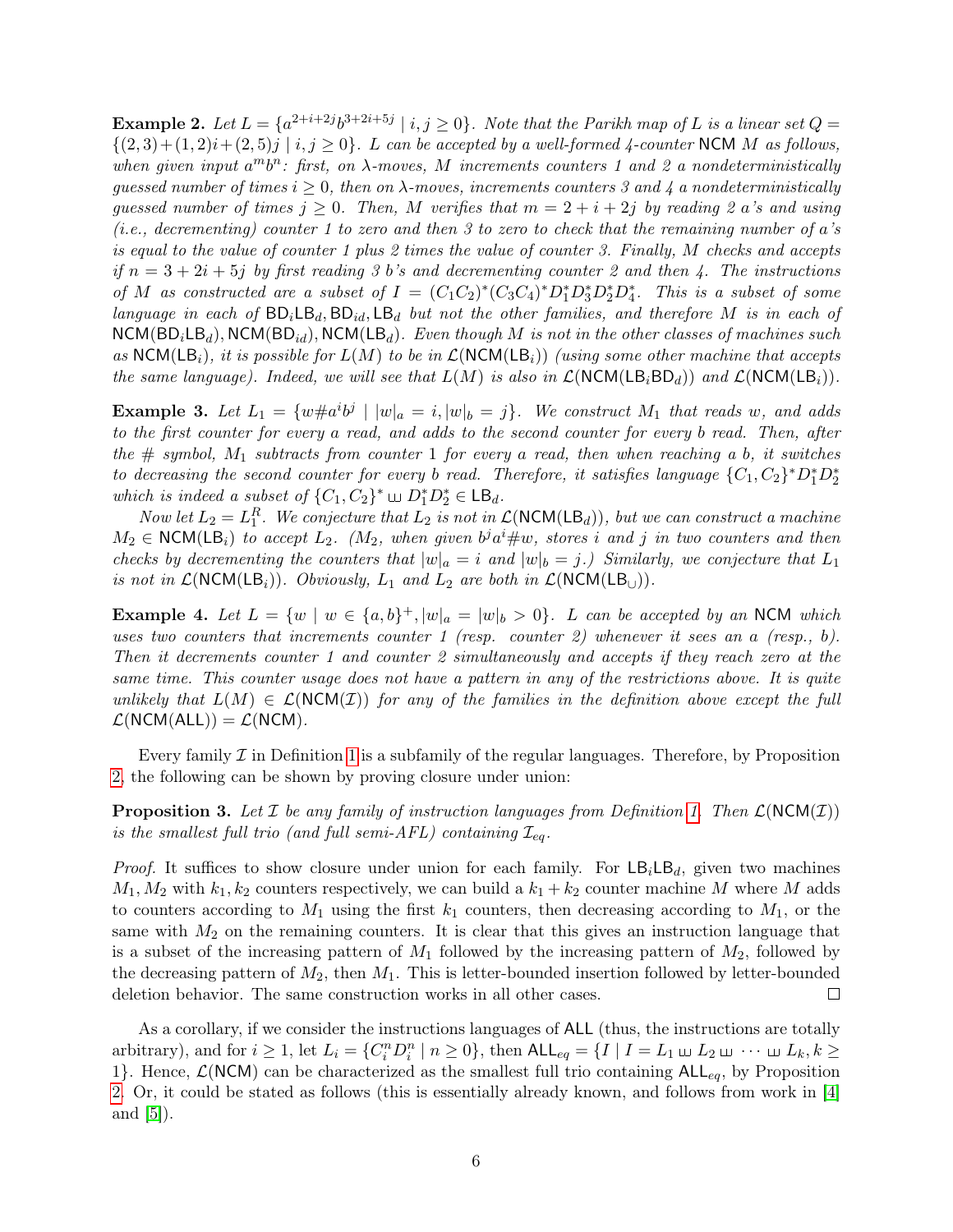<span id="page-7-0"></span>**Corollary 1.** [\[4,](#page-22-2) [5\]](#page-22-3)  $\mathcal{L}(\text{NCM})$  is the smallest shuffle or intersection closed full trio containing  $\{a^n b^n\}$  $n \geq 0$ .

Indeed, it is known that  $\mathcal{L}(NCM)$  is shuffle and intersection closed full trio [\[9\]](#page-23-1). For intersection, this follows since each instruction language  $I$  above can be represented by taking each  $L_i$ , and a homomorphism  $h_i$  that maps  $C_i$  and  $D_i$  to itself, and erases all other letters of  $\Delta_k$ . Then let  $L'_i = h_i^{-1}(L_i)$ . Then,  $L_1 \sqcup L_2 \sqcup \cdots \sqcup L_k = L'_1 \cap L'_2 \cap \cdots \cap L'_k$ .

Since  $\{a^nb^n \mid n \ge 0\}$  is in  $\mathcal{L}(\text{NCM}(\mathcal{I}))$  for all  $\mathcal I$  in Definition [1,](#page-5-0) the following is also immediate from Corollary [1:](#page-7-0)

**Corollary 2.** For all  $\mathcal I$  in Definition [1,](#page-5-0)  $\mathcal L(NCM)$  is the smallest shuffle or intersection closed full trio containing  $\mathcal{L}(\text{NCM}(\mathcal{I})).$ 

Thus, any instruction family *I* whereby  $\mathcal{L}(NCM(\mathcal{I})) \subsetneq \mathcal{L}(NCM)$  and  $\{a^n b^n \mid n \geq 0\} \in$  $\mathcal{L}(NCM(\mathcal{I}))$  is immediately not closed under intersection and shuffle.

Next, we will prove the following lemma regarding many of the instruction language families showing that letter-bounded instructions can be assumed to be distinct-letter-bounded, and for bounded languages, for each letter in  $\Delta_k$  in the words to only appear once.

First, we need a definition. For each of the instruction families of Definition [1,](#page-5-0) we place an underline below each LB if the letter-bounded language is forced to have each letter occur exactly once (and therefore be distinct-letter-bounded), and we place an underline below BD if each letter  $a \in \Delta_k$  appears exactly once within the words  $w_1, \ldots, w_m$ . Thus, as an example,  $\underline{\mathsf{LB}}_i \underline{\mathsf{BD}}_d$  is the subset of  $\mathsf{LB}_i \mathsf{BD}_d$  equal to  $\{I = YZ \mid k \geq 1, Y = a_1^* \cdots a_k^*, a_i \in \Delta_{(k,c)}, |a_1 \cdots a_k|_a = 1, \text{ for all } a \in \mathbb{R}$  $\Delta_{(k,c)}, Z = w_1^* \cdots w_n^*, w_i \in \Delta_{(k,d)}^*, 1 \leq j \leq n, |w_1 w_2 \cdots w_n|_a = 1$ , for all  $a \in \Delta_{(k,d)}$ . Thus, each letter appears exactly once in the words or letters. The construction uses multiple new instruction letters and counters, in order to allow each letter to only appear once.

<span id="page-7-3"></span>Lemma 1. The following are true:

 $\mathcal{L}(\mathsf{NCM}(\mathsf{LB}_i\mathsf{LB}_d)) = \mathcal{L}(\mathsf{NCM}(\mathsf{LB}_i\mathsf{LB}_d)), \ \ \mathcal{L}(\mathsf{NCM}(\mathsf{LB}_{id})) = \mathcal{L}(\mathsf{NCM}(\mathsf{LB}_{id})),$  $\mathcal{L}(\mathsf{NCM}(\mathsf{LB}_i\mathsf{BD}_d)) = \mathcal{L}(\mathsf{NCM}(\underline{\mathsf{LB}}_i\underline{\mathsf{BD}}_d)), \ \mathcal{L}(\mathsf{NCM}(\mathsf{LB}_d)) = \mathcal{L}(\mathsf{NCM}(\underline{\mathsf{LB}}_d)),$  $\mathcal{L}(\textsf{NCM}(\textsf{BD}_i \textsf{LB}_d)) = \mathcal{L}(\textsf{NCM}(\underline{\textsf{BD}}_i \textsf{LB}_d)), \ \mathcal{L}(\textsf{NCM}(\textsf{LB}_i)) = \mathcal{L}(\textsf{NCM}(\underline{\textsf{LB}}_i)).$ 

*Proof.* First, consider the case for  $\mathsf{LB}_{id}$ . Let  $M \in \mathsf{NCM}(k, \mathsf{LB}_{id})$  that satisfies  $I \subseteq a_1^* \cdots a_n^*, a_i \in$  $\Delta_k, 1 \leq i \leq n$ . We will construct a machine  $M' \in NCM(m, LB_{id})$  (with m potentially bigger than k) such that M' satisfies  $I' \subseteq b_1^* \cdots b_{2m}^*$ , where  $b_1, \ldots, b_{2m}$  is some permutation of the symbols in  $\Delta_m$ , and  $L(M) = L(M')$ .

We will proceed in steps, removing each counter x whereby at least one of  $C_x$  or  $D_x$  occurs multiple times in  $a_1, \ldots, a_n$ , one counter at a time. Then, for each such x, we convert M with I to  $M_x$  and  $I_x \subseteq d_1^* \cdots d_l^*, d_1, \ldots, d_l \in \Delta_m$ , whereby counter x will be removed, and multiple counters added back, and then each new symbol  $C_y$  and  $D_y$  only appears once within  $d_1, \ldots, d_l$ , such that  $M_x$  satisfies  $I_x$ , and  $L(M) = L(M_x)$ .

<span id="page-7-1"></span>Let

<span id="page-7-2"></span>
$$
f(x) = i_1, \dots, i_\alpha,\tag{1}
$$

be the sequence of all positions where  $a_{i_p} = C_x$ ,  $1 \le p \le \alpha$ , and let

$$
g(x) = j_1, \dots, j_\beta,\tag{2}
$$

be all positions where  $a_{j_q} = D_x$ ,  $1 \le q \le \beta$ .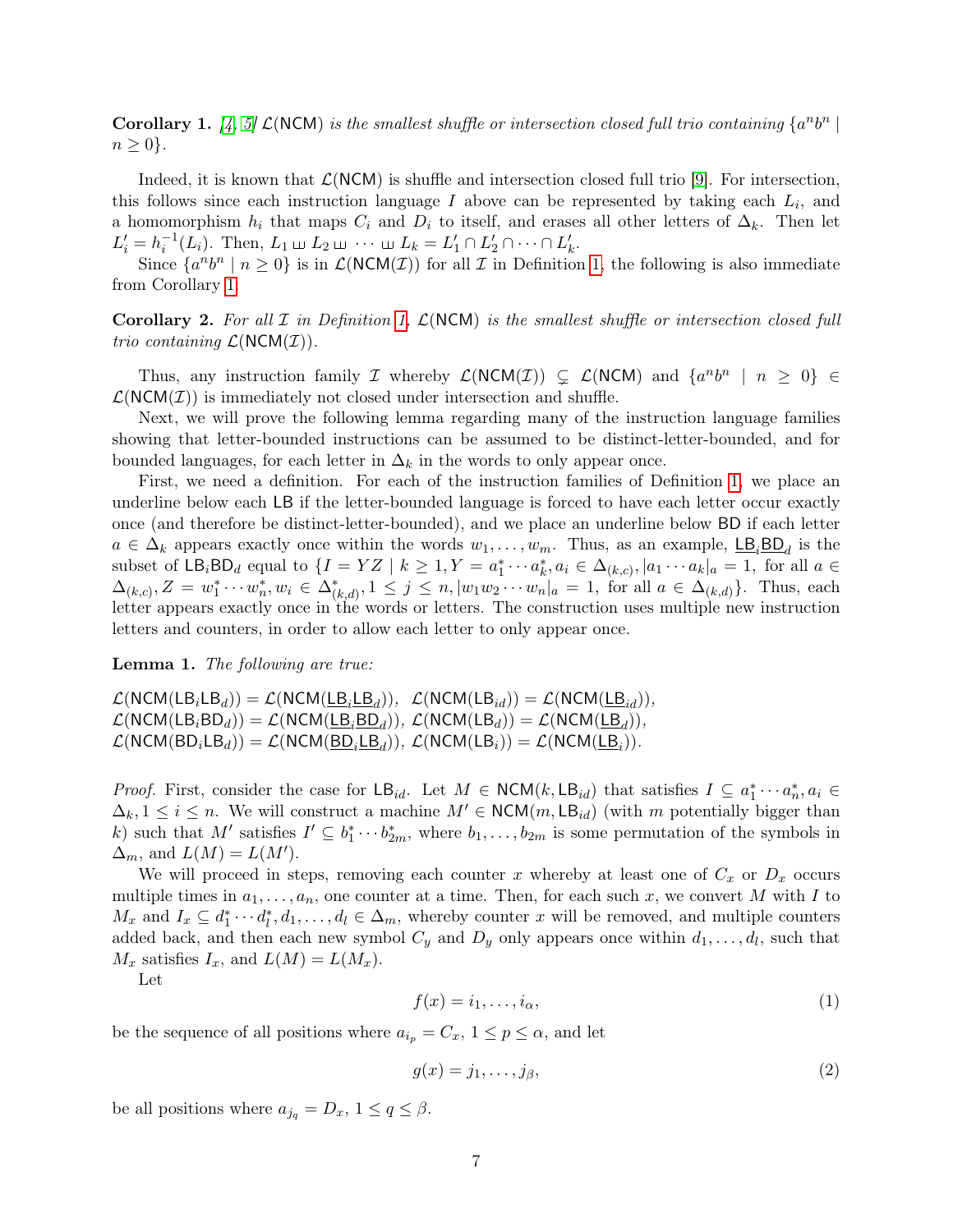Then in  $M_x$ , instead of using counter x,  $M_x$  replaces it with  $\alpha \cdot \beta$  counters, which we refer to by  $(p,q), 1 \leq p \leq \alpha, 1 \leq q \leq \beta$ , and we will use  $C_{(p,q)}$  (resp.  $D_{(p,q)}$ ) to represent the instruction character while increasing (resp. decreasing) counter  $(p, q)$  (these can easily be replaced with consecutive numbered characters in  $\Delta_m$  at the end of the procedure). Then,  $M_x$  simulates M identically for all counters other than x. When simulating M increasing counter x in section  $i_p$ , for  $1 \leq p \leq \alpha$ ,  $M_x$  instead uses and increases counter  $(p, 1)$  until some nondeterministically chosen spot where  $M_x$ switches to and increases from counter  $(p, 2)$  (while still simulating the same section  $i_p$  of M), etc., through counter  $(p, \beta)$ . Then, when simulating the decrease of counter x in section  $j_q$  of M, for  $1 \leq q \leq \beta$ , instead,  $M_x$  decreases from counters  $(1,q)$  until empty, then  $(2,q)$ , etc. until counter  $(\alpha, q)$  is empty.

The sequence of instructions of  $M_x$  in every accepting computation is therefore in  $d_1^* \cdots d_l^*$ , where the sequence  $d_1, \ldots, d_l$  is obtained from  $a_1, \ldots, a_n$  by replacing each occurrence of  $C_x$  at position  $i_p, 1 \le p \le \alpha$  by  $C_{(p,1)}, \ldots, C_{(p,\beta)}$ , and replacing each occurrence of  $D_x$  at position  $j_q, 1 \le q \le \beta$  by  $D_{(1,q)},\ldots,D_{(\alpha,q)}.$ 

Let  $w \in L(M)$  and consider an accepting computation on w. Then consider counter x with  $f(x)$ as in Equation [\(1\)](#page-7-1) and  $g(x)$  as in Equation [\(2\)](#page-7-2). Let  $\gamma_{i_p}$  be the number of times that counter x is increased in section  $i_p$ , for  $1 \leq p \leq \alpha$ , in the accepting computation, and let  $\theta_{i_q}$  be the number of times that counter x is decreased in section  $j_q$ , for  $1 \leq q \leq \beta$  in the accepting computation. Since M is well-formed,  $\gamma_{i_1} + \cdots + \gamma_{i_\alpha} = \theta_{j_1} + \cdots + \theta_{j_\beta}$ . Then w can be accepted in  $M_x$  as follows: for each section  $i_p$ , for  $1 \le p \le \alpha$ ,  $M_x$  adds to counters  $(p, 1), \ldots, (p, \beta)$  by amounts  $\gamma_{(p,1)}, \ldots, \gamma_{(p,\beta)}$ respectively (these amounts determined in the algorithm below), and for each section  $j_q$ , for  $1 \leq$  $j \leq \beta$ ,  $M_x$  subtracts from counter  $(1,q), \ldots, (\alpha,q)$  by amounts  $\theta_{(1,q)}, \ldots, \theta_{(\alpha,q)}$  respectively, such that, for each  $1 \leq p \leq \alpha, 1 \leq q \leq \beta$ , the following are true:

<span id="page-8-0"></span>
$$
\gamma_{i_p} = \gamma_{(p,1)} + \dots + \gamma_{(p,\beta)}, \tag{3}
$$

$$
\theta_{j_q} = \theta_{(1,q)} + \dots + \theta_{(\alpha,q)}, \tag{4}
$$

$$
\gamma_{(p,q)} \quad = \quad \theta_{(p,q)}.
$$

If Equations [\(3\)](#page-8-0) and [\(4\)](#page-8-0) are true, then the simulation increases and decreases the same amount as the computation of M and can therefore accept in  $M_x$ , but where each new counter is increased and decreased in exactly one section.

Intuitively, the situation can be visualized as follows:

$$
\begin{array}{c|ccccc}\n\gamma_{i_1}, & \ldots, & \gamma_{i_\alpha} & \theta_{j_1}, & \ldots, & \theta_{j_\beta} \\
\hline\n\gamma_{(1,1)} & & \gamma_{(\alpha,1)} & \gamma_{(1,1)} & \cdots & \gamma_{(1,\beta)} \\
\vdots & & \vdots & & \vdots \\
\gamma_{(1,\beta)} & & \gamma_{(\alpha,\beta)} & \gamma_{(\alpha,1)} & \cdots & \gamma_{(\alpha,\beta)}\n\end{array}
$$

These amounts can be simulated in a "greedy" fashion, by the following algorithm where  $\gamma_{(p,q)}$  is the output, for all  $1 \leq p \leq \alpha, 1 \leq q \leq \beta$ :

1 let  $X(p) = \gamma_{i_p}, 1 \le p \le \alpha$ ; let  $Y(q) = \theta_{j_q}, 1 \le q \le \beta$ ; 2 let  $p = 1; q = 1; \gamma_{(p',q')} = 0, \forall p', q', 1 \leq p' \leq \alpha, 1 \leq q' \leq \beta;$ 3 while  $(p \leq \alpha \text{ and } q \leq \beta)$ 4  $\gamma_{(p,q)} = \min\{X(p), Y(q)\};$ 5  $X(p) = X(p) - \gamma_{(p,q)};$ 6  $Y(q) = Y(q) - \gamma_{(p,q)};$ 7 if  $(X(p) = 0)$  then  $p + +$ ; 8 if  $(Y(q) = 0)$  then  $q + +$ ;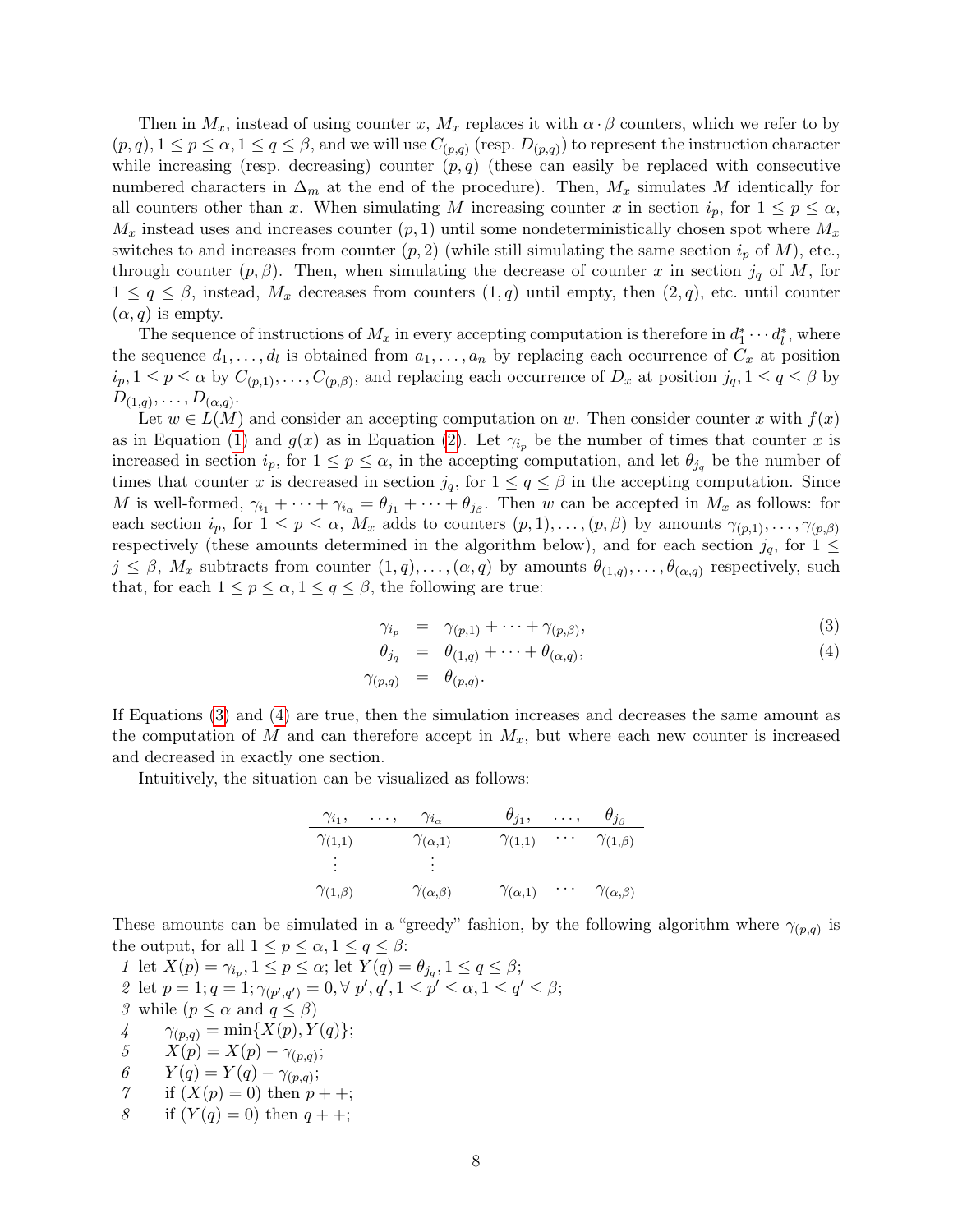In this algorithm, X and Y are initialized to hold  $\gamma_{i_p}$  and  $\theta_{j_q}$ , for each  $1 \leq p \leq \alpha, 1 \leq q \leq \beta$ . And, as amounts from each are added to various "counters"  $\gamma_{(p,q)}$  in line 4, these same amounts are simultaneously reduced from  $X(p)$  and  $Y(q)$  in lines 5 and 6 until they are zero.

We will show by induction that each time line 3 is executed,  $X(p) = \gamma_{i_p} - \gamma_{(p,q-1)} - \cdots - \gamma_{(p,1)}$ and  $Y(q) = \theta_{j_q} - \gamma_{(p-1,q)} - \cdots - \gamma_{(1,q)}$ , and after line 6 is executed,  $X(p) = \gamma_{i_p} - \gamma_{(p,q)} - \cdots - \gamma_{(p,1)}$ and  $Y(q) = \theta_{j_q} - \gamma_{(p,q)} - \cdots - \gamma_{(1,q)}$ .

The base case, when  $p = 1 = q$  the first time line 3 is executed is true because  $X(1) = \gamma_{i_1}$  and  $Y(1) = \theta_{j_1}.$ 

Assume it is true at some iteration when reaching line 3, with  $p \leq \alpha$  and  $q \leq \beta$ . Then  $\gamma_{(p,q)} = \min{\{\gamma_{i_p} - \gamma_{(p,q-1)} - \cdots - \gamma_{(p,1)}, \theta_{j_q} - \gamma_{(p-1,q)} - \cdots - \gamma_{(1,q)}\}}$  in line 4. Assume the first is minimal. Then, in line 4,  $X(p) = \gamma_{(p,q)} = \gamma_{i_p} - \gamma_{(p,q-1)} - \cdots - \gamma_{(p,1)}$ , thus  $X(p)$  is now zero after line 5, and indeed  $0 = \gamma_{i_p} - \gamma_{(p,q)} - \cdots - \gamma_{(p,1)}$ , which is what we want by induction. Also, after line 6,  $Y(q) = \theta_{j_q} - \gamma_{(p,q)} - \cdots - \gamma_{(1,q)}$ . Then, p is increased in line 7, and when reaching line 3,  $X(p)$  (where p has been increased) is equal to  $\gamma_{i_p}$  which is what we want since  $\gamma_{(p,q-1)}, \ldots, \gamma_{(p,1)}$ are all zero. Furthermore,  $Y(q) = \theta_{j_q} - \gamma_{(p-1,q)} - \cdots - \gamma_{(1,q)}$  since p was increased from line 6 of the previous iteration. Similarly when the second case is minimal.

Since  $\gamma_{i_1} + \cdots + \gamma_{i_\alpha} = \theta_{j_1} + \cdots + \theta_{j_\beta}$ , and the same values are subtracted from some  $X(p)$ and  $Y(q)$  at each step, all  $X(p)$  and  $Y(q)$  must decrease to 0, and the final iteration has to occur when  $p = \alpha, q = \beta$ , and in this case  $X(p) = Y(q)$ . Further, for each p, q in the loop where  $X(p)$  is set to 0,  $\gamma_{i_p}$  is the sum of  $\gamma_{(p,q)}, \ldots, \gamma_{(p,1)}$ , and since p is increased and never decreased again,  $\gamma_{(p,q+1)}, \ldots, \gamma_{(p,\beta)}$  are always 0. Thus, Equation [\(3\)](#page-8-0) is true. Similarly when  $Y(q)$  hits zero demonstrates that Equation [\(4\)](#page-8-0) is true. Thus, since  $M_x$  simulates M with these values  $\gamma_{(p,q)}$ calculated nondeterministically, they can be set to the amounts calculated by this algorithm. Hence,  $w \in L(M_x)$ .

Let  $w \in L(M_x)$ . Then, for counter x, the number of times counter  $(p,q)$  is increased is equal to the number of times it is decreased. Furthermore,  $M_x$  increases counters  $(p, 1), \ldots, (p, \beta)$  consecutively, for each p,  $1 \leq p \leq \alpha$ , which can be simulated in M by the construction, by increasing counter x this many times in this section. Similarly,  $M_x$  decreases from counters  $(1, q), \ldots, (\alpha, q)$ consecutively, for each  $q, 1 \leq q \leq \beta$  in the qth section, which can be simulated by M by the construction, by decreasing counter  $x$  this many times. Furthermore, the sum that counter  $x$  increases is the same as the amount that it decreases. Thus,  $w \in L(M)$ .

Thus,  $L(M) = L(M_x)$ . Continuing this procedure inductively for every counter y where either  $C_y$  or  $D_y$  occurs more than once yields the result.

It is clear that the procedure works works identically for  $LB_iLB_d$ . For  $LB_d$ , it is simpler, since there is no restrictions on the increasing instructions, and similarly for  $LB_i$ .

For  $LB_iBD_d$ , the process is similar but an extra step is involved. First, letters that repeat multiple times in the letter-bounded increasing sections are eliminated one at a time according to a similar procedure. For example, say the instruction language of  $M$  is a subset of the language  $C_1^* C_2^* C_1^* C_3^* C_2^* (D_1 D_2 D_1)^* (D_2 D_3)^* (D_1 D_3)^*$ . First, multiple copies of  $C_1$  say are eliminated by introducing new counters  $(1, 1), (1, 2), (2, 1), (2, 2)$  as above, where the first coordinate is over the number of occurrences of  $C_1$  in the increasing section, and the second coordinate is over the number of words containing  $D_1$  in the decreasing section. Then, M is simulated by  $M_1$  using the procedure above, where instead of increasing according to pattern  $C_1$  in the first section,  $M_1$ increases counter  $(1, 1)$ , then nondeterministically switches to  $(1, 2)$ . Then when simulating the second section of  $C_1$ ,  $M_1$  increases counter  $(2, 1)$  then switches to  $(2, 2)$ . Therefore,  $M_1$  is increasing according to the pattern  $C_{(1,1)}^* C_{(1,2)}^* C_2^* C_{(2,1)}^* C_{(2,2)}^* C_3^* C_2^*$ . In the decreasing section, instead of decreasing according to pattern  $(D_1D_2D_1)^*(D_2D_3)^*(D_1D_3)^*$ ,  $M_1$  decreases according to pattern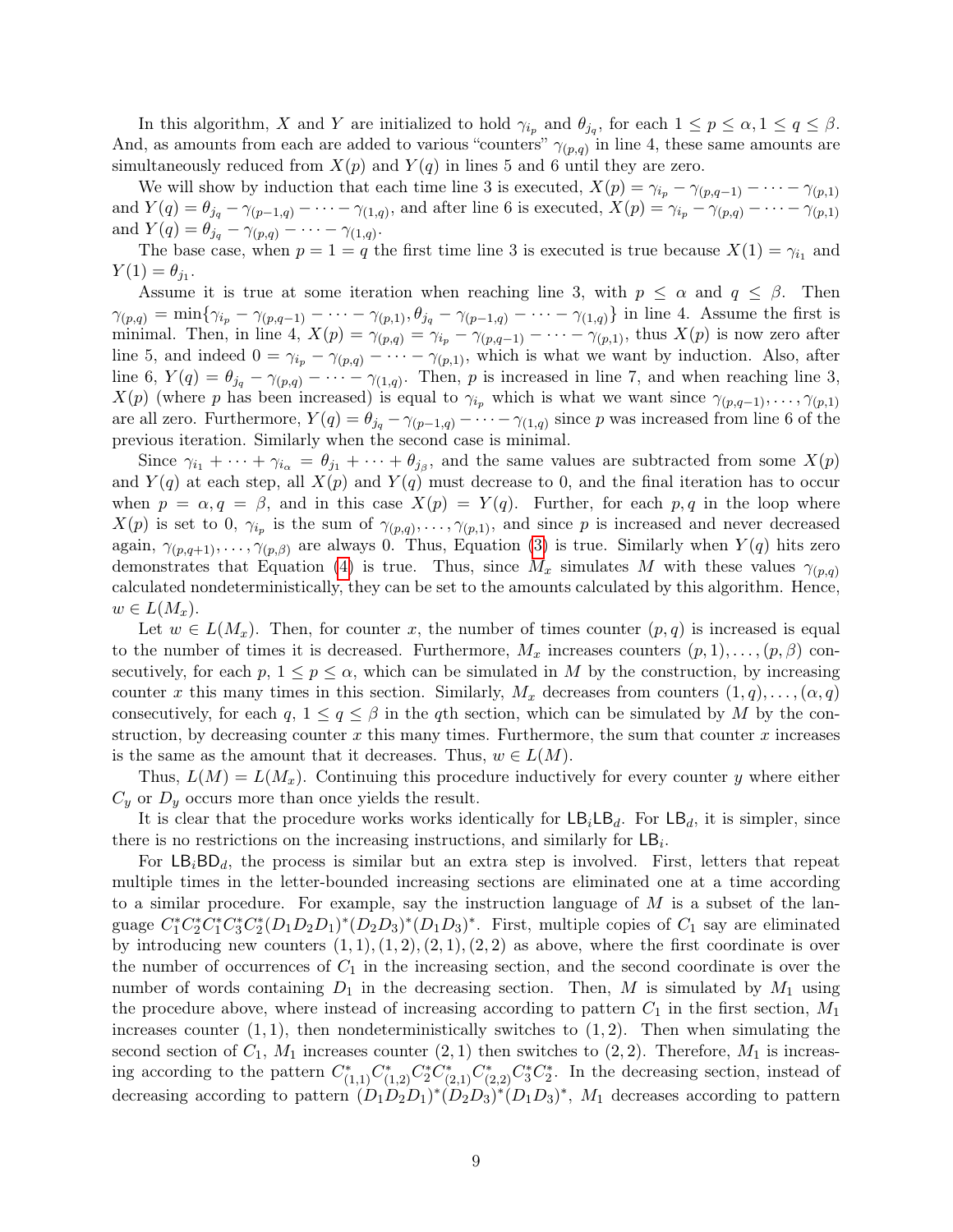$(D_{(1,1)}D_2D_{(1,1)})^*(D_{(2,1)}D_2D_{(2,1)})^*(D_2D_3)^*(D_{(1,2)}D_3)^*(D_{(2,2)}D_3)^*$ . Essentially,  $M_1$  is nondeterministically guessing how much of counter 1 will be decreased in the various bounded sections.

Then, after re-numbering these new counters to be consecutive numbers, and repeating this procedure for every counter where some  $C_x$  occurs multiple times, results in an instruction language where each  $C_i$  occurs exactly once (although running this procedure amplifies the number of each  $D_i$  symbols within the bounded words).

To remove multiple copies of each letter  $D_x$  that occurs multiple times within the words, consider a machine M which satisfies  $I = C_{i_1}^* \cdots C_{i_k}^* w_1^* \cdots w_m^*$ , where each element of  $\Delta_{(k,c)}$  occurs exactly once in  $C_{i_1}, \ldots, C_{i_k}, w_i \in \Delta_{(k)}^+$  $(k, d)$ ,  $1 \leq i \leq m$  and some  $D_x$  occurs multiple times in  $w_1, \ldots, w_m$ . We will eliminate multiple copies of  $D_x$  for each counter x, one at a time. Then we create  $M_x$  as follows: if  $D_x$  occurs  $\beta > 1$  times (where  $D_x$  occurring multiple times within a single word counts as multiple occurrences) within the words  $w_1, \ldots, w_m$ , then introduce counters  $(x, 1), \ldots, (x, \beta)$ . Instead of increasing from counter x (which only happens in one section),  $M_x$  increases from counter  $(x, 1)$ , then nondeterministically switches to  $(x, 2)$ , etc. until counter  $(x, \beta)$ . Intuitively,  $M_x$  is guessing how much of counter x will be decreased by the pth occurrence of  $D_x$  in  $w_1, \ldots, w_m$ . Then, when simulating the decrease of counter x,  $M_x$  decreases according to the pattern  $w'_1, \ldots, w'_m$ , where each  $w'_i$  is obtained from  $w_i$  by replacing the pth occurrence of  $D_x$  with  $D_{(x,p)}$ .  $(M_x$  must remember the words  $w'_1, \ldots, w'_m$  in the finite control and keep track of which word  $w'_i$  and the position within  $w'_i$  it is currently simulating in order to decrease the counters in the appropriate order.) For example, if M is decreasing according to  $w_1 = (D_1 D_1)^*$ , then when increasing according to the pattern  $C_1^*$ ,  $M_1$ uses counter  $(1, 1)$ , then switches to  $(1, 2)$ . Then when decreasing,  $M_x$  decreases according to the pattern  $(D_{(1,1)}D_{(1,2)})^*$  (which it can do by remembering  $(D_{(1,1)}D_{(1,2)})$  in the finite control). Thus, during the increase,  $M_1$  is guessing how much will be consumed by the first and second occurrence of  $D_1$  and then decreasing the appropriate counters. Hence,  $\mathcal{L}(NCM(LB_iBD_d)) = \mathcal{L}(NCM(\underline{LB}_iBD_d))$ .  $\Box$ 

Similarly with  $BD_iLB_d$ .

The next goal is to separate some families of NCM languages with different instruction languages.

A (quite technical) lemma that is akin to a pumping lemma is proven, but is done entirely on derivations rather than words, so that it can be used twice starting from the same derivation within Proposition [5.](#page-12-0)

First, we require the following definition. Given an NCM machine  $M$ , a derivation of  $M$ ,  $(p_0, w_0, c_{0,1}, \ldots, c_{0,k}) \vdash_M^{t_1} \cdots \vdash_M^{t_m} (p_m, w_m, c_{m,1}, \ldots, c_{m,k}),$  is called *collapsible*, if there exists  $i, j, 0 \leq$  $i < j \le m$  such that  $p_i = p_j, w_i = w_j$ , and  $c_{i,l} = c_{j,l}$ , for all  $l, 1 \le l \le k$ , and non-collapsible otherwise. It is clear that given any accepting computation, there is another that can be constructed that is non-collapsible, simply by eliminating configurations from the original.

<span id="page-10-0"></span>**Lemma 2.** Let  $M = (k, Q, \Sigma, \triangleleft, \delta, q_0, F)$  be a well-formed k-counter machine in NCM(LB<sub>id</sub>) over a distinct-letter-bounded instruction language. Consider any non-collapsible accepting derivation

$$
(p_0, w_0, c_{0,1}, \ldots, c_{0,k}) \vdash_M^{t_1} \cdots \vdash_M^{t_m} (p_m, w_m, c_{m,1}, \ldots, c_{m,k}),
$$

where  $p_0 = q_0, c_{0,j} = c_{m,j} = 0, 1 \le j \le k, p_m \in F, w_m = \lambda$ . Assume that there exists  $x, y$ ,  $0 < x \leq y \leq m$  such that  $p_{x-1} = p_y$ , and this state occurs at least  $|Q| + 2$  times in  $p_{x-1}, p_x, \ldots, p_y$ , and  $|h_{\Sigma}(t_x \cdots t_y)| > 0$ ,  $h_{\Delta}(t_x \cdots t_y) \in C_i^* \cup D_i^*$ , for some i,  $1 \leq i \leq k$ . Then at least one of the following are true:

1. there exists r, s with  $x \leq r \leq s \leq y$  and an accepting derivation on transition sequence  $t_1 t_2 \cdots t_{r-1} (t_r \cdots t_s)^2 t_{s+1} \cdots t_m$ , with  $|h_{\Sigma}(t_r \cdots t_s)| > 0$ ,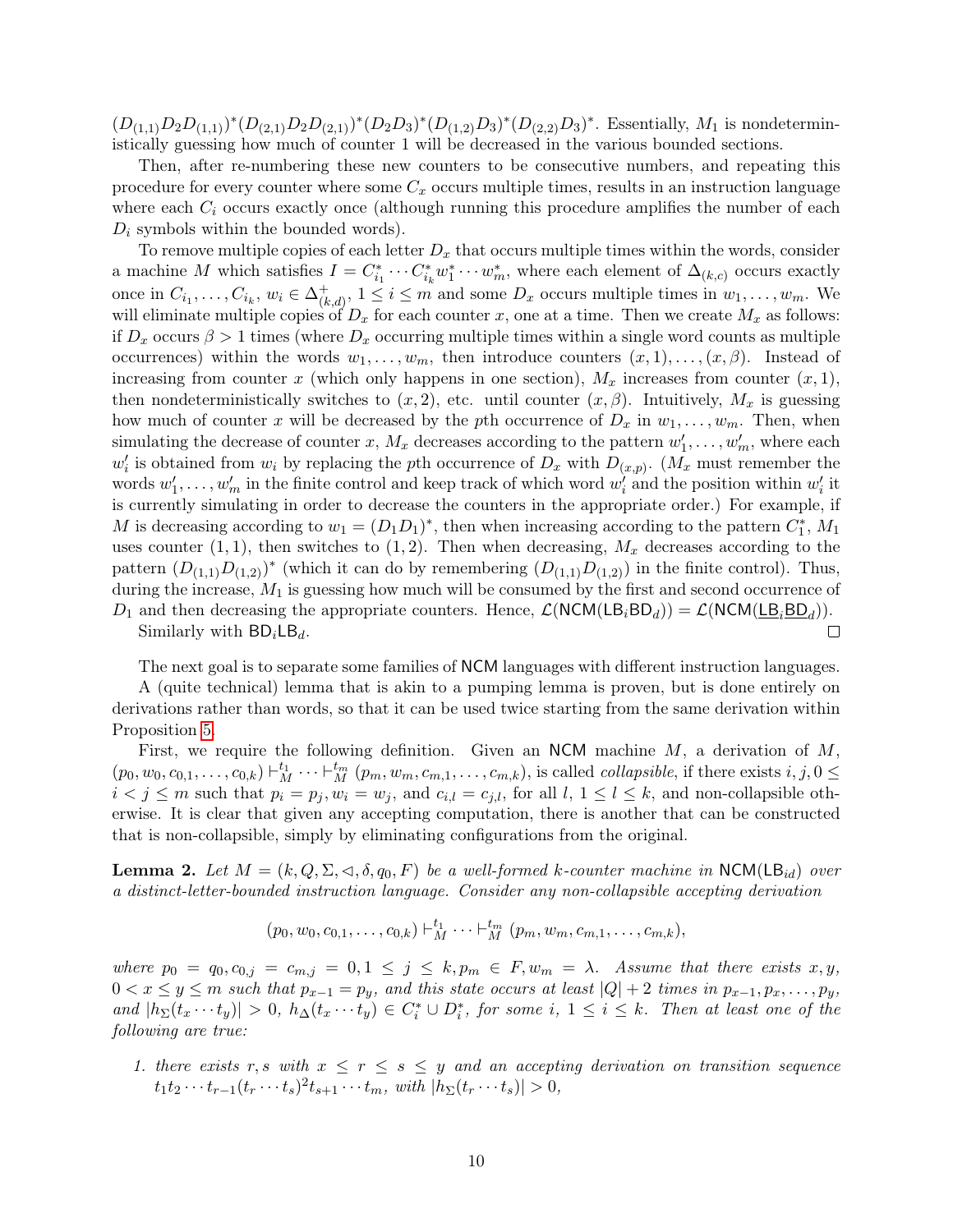2.  $h_{\Delta}(t_x \cdots t_y) \in C_i^+$  and there exists r, s with  $x \leq y \leq r \leq s$  and  $k_1, k_2 > 1$  such that the sequence

$$
t_1t_2\cdots t_{x-1}(t_xt_{x+1}\cdots t_y)^{k_1}t_{y+1}\cdots t_{r-1}(t_rt_{r+1}\cdots t_s)^{k_2}t_{s+1}\cdots t_m,
$$

is an accepting computation, and  $h_{\Delta}(t_r \cdots t_s) \in D_i^+$ ,

3.  $h_{\Delta}(t_x \cdots t_y) \in D_i^+$  and there exists r, s with  $r \leq s \leq x \leq y$  and  $k_1, k_2 > 1$  such that the sequence

$$
t_1t_2...t_{r-1}(t_rt_{r+1}...t_s)^{k_1}t_{s+1}...t_{x-1}(t_xt_{x+1}...t_y)^{k_2}t_{y+1}...t_m,
$$

is an accepting computation, and  $h_{\Delta}(t_r \cdots t_s) \in C_i^+$ .

*Proof.* Consider a derivation as above, satisfying the stated assumptions. Let  $q = p_{x-1} = p_y$  be the state, and *i* the counter.

Between any two consecutive occurrences of q in the subderivation  $t_x, \ldots, t_y$ , if counter i does not change, then at least one input letter must get read since this derivation is non-collapsible (and since only counter i can change in this sequence). Furthermore, repeating this sequence of transitions between  $q$  and itself twice must be an accepting computation, since the state repeats, the counters have not changed, and at least one extra input letter is read. In this case, 1) is true.

Otherwise, between every two consecutive occurrences of q in the subderivation  $t_x, \ldots, t_y$ , counter  $i$  must change (and either an input letter is read, or not). Thus, between the first and last occurrence of q in  $t_x, \ldots, t_y$ , at least one input letter is read (by assumption), and the counter must change at least  $|Q| + 1$  times (since q occurs  $|Q| + 2$  times in the sequence), either increasing if  $h_{\Delta}(t_x \cdots t_y) \in C_i^+$ , or decreasing if  $h_{\Delta}(t_x \cdots t_y) \in D_i^+$ .

For the first case, assume  $h_{\Delta}(t_x \cdots t_y) \in C_i^+$ . Within  $t_x \cdots t_y$ , counter *i* increases by *z* say, where  $z > |Q|$ . Hence, counter i must decrease by z as well since M is well-formed. Since the instruction language is in  $\textsf{LB}_{id}$ , all the decreasing of counter i must be within the derivation where no other counter is changed. When counter  $i$  decreases, there must also be a state  $p$  that appears twice with at least one decrease in between this repeated state since  $z > |Q|$ . Let  $z' > 0$  be the amount the counter is decreased between p and itself. That is, there must exist  $r \leq s$  such that  $p_{r-1} = p = p_s$ and counter i is decreased by  $z' > 0$  within this part of the derivation.

Then, create a derivation from the derivation above where, during the cycle that increases counter *i* by *z*, we increase by  $z + zz'$  (by iterating this cycle  $1 + z' = k_1 > 1$  times), and during the cycle that decreases counter i by z', we instead decrease the counter by  $z' + zz'$  (by iterating this cycle  $1 + z = k_2 > 1$  times). This new computation must accept and 2) is true.

The case is similar if  $h_{\Delta}(t_x \cdots t_y) \in D_i^+$ , with 3) being true.

The next result follows from Lemma [1](#page-7-3) and this new pumping lemma.

### <span id="page-11-0"></span>Proposition 4.  $\{a^nb^nc^n \mid n > 0\} \notin \mathcal{L}(\mathsf{NCM}(\mathsf{LB}_{id}))$ .

*Proof.* Assume otherwise. Let L be the language in the statement, and let M be a well-formed  $k$ -counter machine accepting  $L$ , over a distinct-letter-bounded instruction alphabet where each character of  $\Delta_k$  occurs exactly once,  $I \subseteq a_1^* \cdots a_{2k}^*$ , which is enough by Lemma [1.](#page-7-3) Let Q be the state set of M.

Let  $n = (|Q| + 1)(|Q| + 2)(2k + 1)$ . Then, on input  $w = a^n b^n c^n$ , consider a non-collapsible accepting computation on transition sequence  $t_1t_2 \cdots t_m$  of M; that is,

$$
(p_0, w_0, c_{0,1}, \ldots, c_{0,k}) \vdash_M^{t_1} \cdots \vdash_M^{t_m} (p_m, w_m, c_{m,1}, \ldots, c_{m,k}),
$$

where  $p_0 = q_0, c_{0,j} = 0 = c_{m,j}, 1 \le j \le k, p_m \in F, w_m = \lambda$ , and  $w = w_0$ .

 $\Box$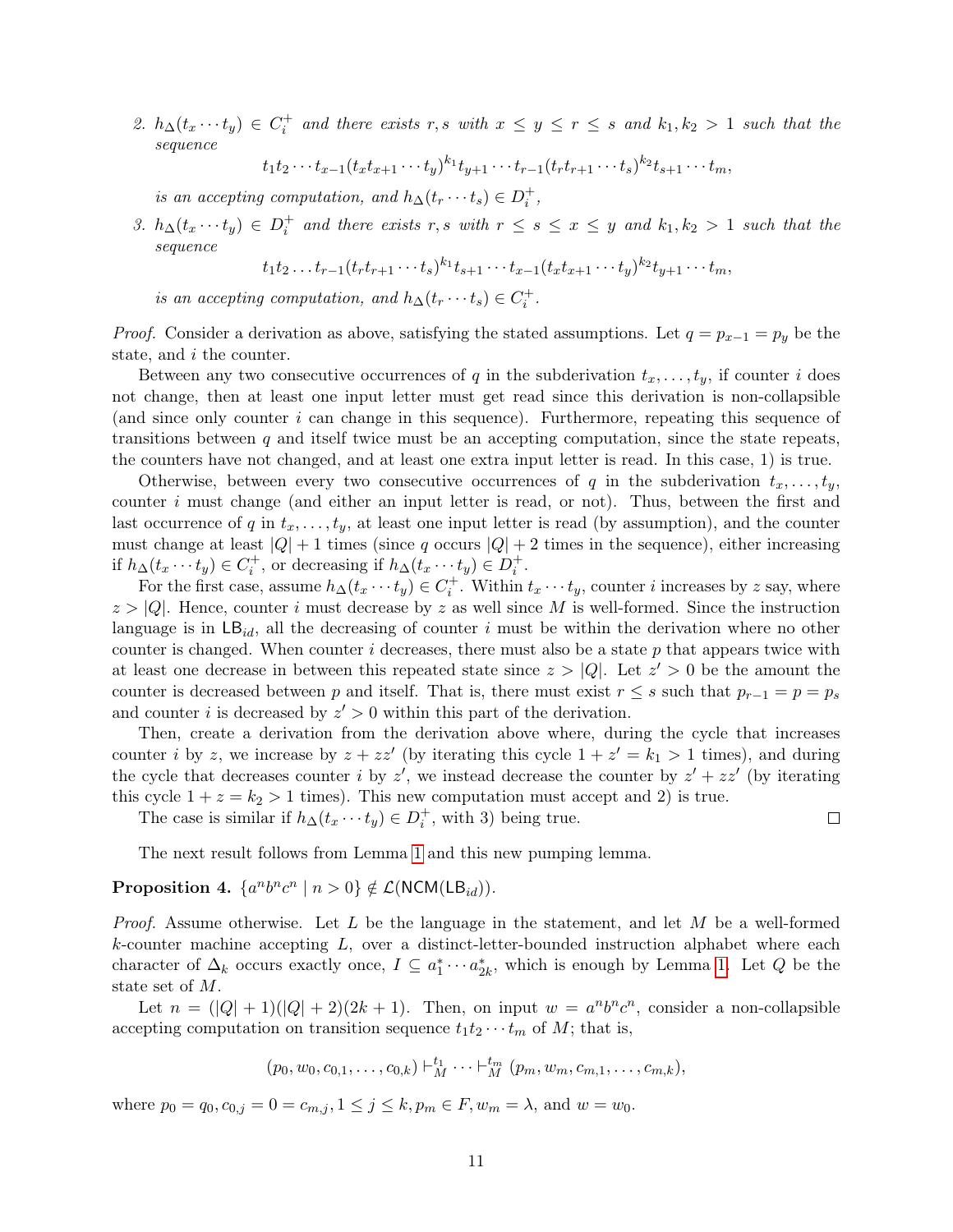Then, when reading the a's there must exist  $x', y', 0 < x' \le y' \le m$  such that  $h_{\Delta}(t_{x'} \cdots t_{y'}) \in$  ${C_i, D_i}^*$ , for some i,  $1 \le i \le 2k$ , such that  $|h_{\Sigma}(t_{x'} \cdots t_{y'})| \ge (|Q|+1)(|Q|+2)$  (at least  $(|Q|+1)$ )  $1)(|Q|+2)$  a's are read while increasing or decreasing counter i). Then, at least this many transitions are applied during this sequence of transitions. Then, some state q occurs at least  $|Q| + 2$  times in this subderivation, with at least one input letter read between the first and last occurrence of q. Hence, Lemma [2](#page-10-0) must apply.

If case 1 is true, this produces a word with more  $a$ 's than  $b$ 's.

If case 2 is true, then (using the variables in the Lemma [2](#page-10-0) statement), this derivation has more than n a's since  $k_1 > 1$  and  $|h_{\Sigma}(t_x \cdots t_y)| > 0$ , and therefore  $h_{\Sigma}(t_x \cdots t_s)$  would need to consist of both b's and c's, otherwise words would be produced with more b's than c's, or more c's than b's. But then, there are words that are not in  $a^*b^*c^*$ , a contradiction.

If case 3 is true, then this produces a word with more  $a$ 's than  $b$ 's and  $c$ 's.  $\Box$ 

In addition, the following can be shown with Lemma [1](#page-7-3) and two applications of the pumping lemma.

### <span id="page-12-0"></span>Proposition 5.  $\{a^nb^nc^ld^l | n,l>0\} \notin \mathcal{L}(\mathsf{NCM}(\mathsf{LB}_i\mathsf{LB}_d)).$

*Proof.* Assume otherwise. Let L be the language in the statement, and let M be a well-formed  $k$ counter machine accepting  $L$ , over a distinct-letter-bounded instruction alphabet where each letter of  $\Delta_k$  occurs exactly once,  $I \subseteq a_1^* \cdots a_{2k}^*$ , which is enough by Lemma [1.](#page-7-3) Let  $Q$  be the state set of  $M$  .

Let  $n = (|Q| + 1)(|Q| + 2)(2k + 1)$ . Then, on input  $w = a^n b^n c^n d^n$ , consider a non-collapsible accepting computation on  $t_1t_2\cdots t_m$  of M accepting w; that is,

$$
(p_0, w_0, c_{0,1}, \ldots, c_{0,k}) \vdash_M^{t_1} \cdots \vdash_M^{t_m} (p_m, w_m, c_{m,1}, \ldots, c_{m,k}),
$$

where  $p_0 = q_0, c_{0,j} = 0 = c_{m,j}, 1 \le j \le k, p_m \in F, w_m = \lambda$ , and  $w = w_0$ .

Then, when reading the a's there must exist  $x', y', 0 < x' \le y' \le m$  such that  $h_{\Delta}(t_{x'} \cdots t_{y'}) \in$  ${C_i, D_i}^*$ , for some i,  $1 \le i \le 2k$ , such that  $|h_{\Sigma}(t_{x'} \cdots t_{y'})| \ge (|Q|+1)(|Q|+2)$  (at least  $(|Q|+1)$ )  $1)(|Q|+2)$  a's are read while increasing or decreasing counter i). Then, at least this many transitions are applied during this sequence of transitions. Then, some state q occurs at least  $|Q| + 2$  times in this subderivation, with at least one input letter read between the first and last occurrence of q. Hence, Lemma [2](#page-10-0) must apply.

If case 1 is true, this produces a word with more  $a$ 's than  $b$ 's.

If case 3 is true, then this produces a word with more  $a$ 's than  $b$ 's.

Assume for the rest of this proof then that case 2 is true. Then, there exists r, s with  $x \leq y \leq$  $r \leq s$  and  $k_1, k_2 > 1$  such that the sequence

$$
t_1t_2\cdots t_{x-1}(t_xt_{x+1}\cdots t_y)^{k_1}t_{y+1}\cdots t_{r-1}(t_rt_{r+1}\cdots t_s)^{k_2}t_{s+1}\cdots t_m,
$$

is an accepting computation, and  $h_{\Delta}(t_r \cdots t_s) \in D_i^+$ . The word accepted, has more than n a's, n' say, since  $k_1 > 1$  and  $|h_{\Sigma}(t_x \cdots t_y)| > 0$ , and the only way to not obtain a contradiction would be if  $h_{\Sigma}(t_r \cdots t_s)$  consists of only b's such that the resulting input word reading during this derivation also has n' b's. Also, because  $h_{\Delta}(t_r \cdots t_s) \in D_i^+$ , it follows that a counter has already started decreasing while reading the  $b$ 's. Therefore, after this point of the derivation, no counter can increase again since  $M \in \text{NCM}(LB_iLB_d)$ .

Although this new derivation is potentially collapsible (since new transitions were added in from  $t_1 \cdots t_m$ , as mentioned earlier, it is possible to obtain a non-collapsible derivation from this new derivation simply by removing configurations (entirely in the new sections added while reading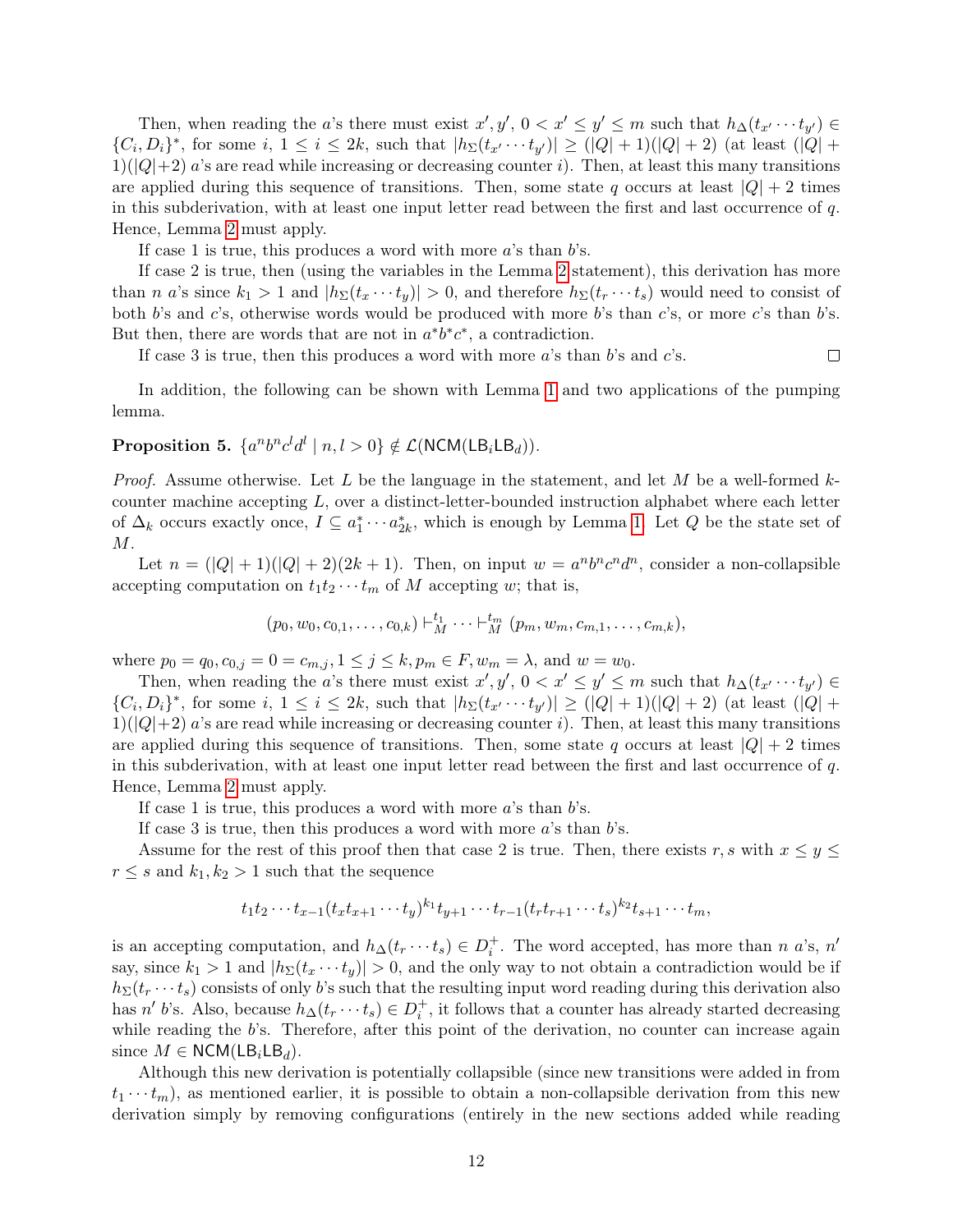a's and b's). Then, a new derivation can be obtained on transition sequence  $s_1 \cdots s_{m'}$  accepting  $a^{n'}b^{n'}c^n d^n.$ 

Then consider this non-collapsible accepting derivation and consider the subsequence when reading the c's. There must exist  $x'', y'', 0 < x'' \le y'' \le m'$  such that  $h_{\Delta}(t_{x''} \cdots t_{y''}) \in \{D_j\}^*$ , for some  $i, 1 \leq j \leq k$ , such that  $|h_{\Sigma}(t_{x''} \cdots t_{y''})| \geq (|Q|+1)(|Q|+2)$  (it must be  $D_j$  since this derivation has already started decreasing while reading the b's). Then, at least this many transitions are applied during this sequence of transitions. Then, some state  $q'$  occurs at least  $|Q| + 2$  times in this subderivation, with at least one input letter read between the first and last occurrence of  $q'$ . Hence, Lemma [2](#page-10-0) must again apply.

If case 1 applies, then this produces a word with more c's than d's, as does case 3, and case 2 cannot apply since the derivation has already started decreasing. Thus, we obtain a contradiction.

 $\Box$ 

Therefore, the following is immediate:

**Proposition 6.**  $\mathcal{L}(NCM(LB_iLB_d)) \subseteq \mathcal{L}(NCM(LB_{id})) \subseteq \mathcal{L}(NCM(BD_{id})).$ 

Proof. The inclusions follow from the definitions. Strictness of the first inclusion follows from Proposition [5,](#page-12-0) as  $\{a^nb^nc^ld^l | n,l>0\} \in \mathcal{L}(\text{NCM}(\mathsf{LB}_{id}))$  by making a 2-counter machine that reads a's and adds the number of a's to the first counter, then reads b's while verifying that this number is the same, and then reads  $c$ 's while adding the number of  $c$ 's to the second counter, then reads  $d$ 's while decreasing the second counter, verifying that the number is the same.

Strictness of the second inclusion follows by Proposition [4](#page-11-0) as  $\{a^nb^nc^n \mid n > 0\} \in \mathcal{L}(\text{NCM}(BD_{id}))$ by building a 2-counter machine that adds 1 to counter 1 then 2 repeatedly for each  $a$  read, then verifies that the contents of the first counter is the same as the number of b's, then verifies that the contents of the second counter is the same as the number of  $c$ 's.  $\Box$ 

#### 4 Generators for the Families

We will go through certain families individually while creating a more restricted set of generators than is provided by Proposition [3.](#page-6-0)

First, we will give two characterizations of  $\mathcal{L}(NCM(LB_{id}))$ .

<span id="page-13-0"></span>**Proposition 7.**  $\mathcal{L}(NCM(LB_{id}))$  is the smallest full trio containing all distinct-letter-bounded languages of the form  $\{a_1^{i_1} \cdots a_m^{i_m} \mid a_j = C_l, a_n = D_l \text{ imply } i_j = i_n\}$ , where  $a_1, \ldots, a_m$  is a permutation of  $\Delta_k$  such that  $a_j = C_l, a_n = D_l$  implies  $j < n$ .

*Proof.* It follows from Lemma [1](#page-7-3) that every language in  $\mathcal{L}(NCM(LB_{id}))$  can be obtained by an instruction language in  $\mathcal I$ , where  $\mathcal I$  is the distinct-letter-bounded subset of  $\mathsf{LB}_{id}$ . Thus,  $\mathcal L(\mathsf{NCM}(\mathcal I))$  =  $\mathcal{L}(NCM(LB_{id}))$ . From Proposition [2,](#page-4-1) it follows that  $\mathcal{L}(NCM(\mathcal{I}))$  is the smallest full trio containing  $\mathcal{I}_{eq}$ . Furthermore,  $\mathcal{I}_{eq}$  is equal to the languages in the proposition statement.  $\Box$ 

A similar characterization can be obtained with a single language for each k.

<span id="page-13-1"></span>**Proposition 8.** Let  $k \geq 1$ , and let  $L_k^{\text{LB}_{id}} = \{a_1^{i_1} a_2^{i_2} \cdots a_m^{i_m} \mid \{a_1, \ldots, a_m\}$  is a permutation of  $\Delta_k$ , and  $(C_j = a_l, D_j = a_n$  implies both  $l < n$  and  $i_l = i_n$ , for each  $j, 1 \le j \le k$ . Then  $\mathcal{L}(\text{NCM}(\text{LB}_{id}))$  is the smallest full trio containing  $L_k^{\text{LB}_{id}}$ , for each  $k \geq 1$ .

*Proof.* It is clear that  $L_k^{\text{LB}_{id}}$  is the finite union of languages of the form of Proposition [7,](#page-13-0) and since this family is closed under union by Proposition [3,](#page-6-0) then  $L_k^{\text{LB}_{id}} \in \mathcal{L}(\text{NCM}(\text{LB}_{id}))$ . Further, all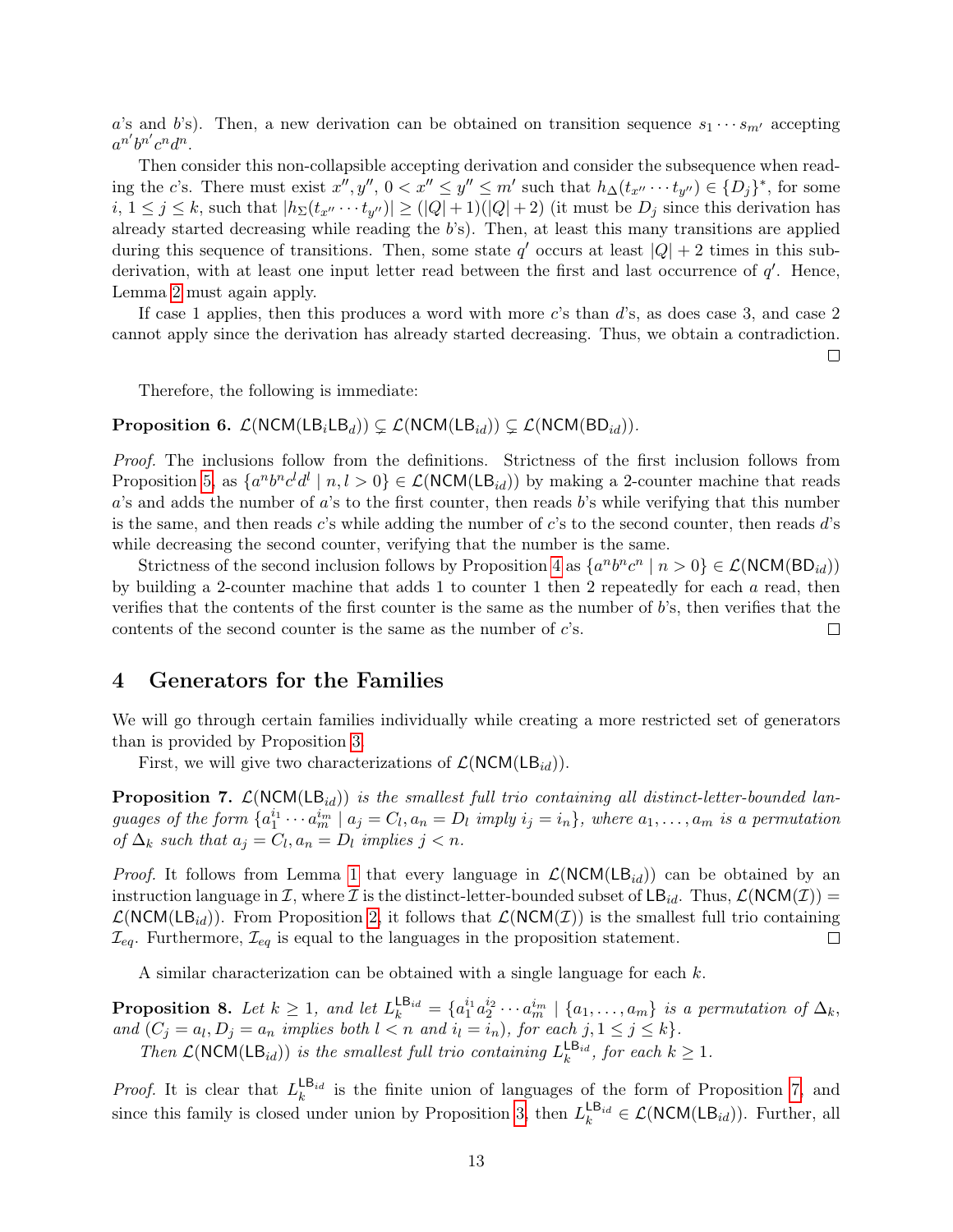bounded languages I of the form of Proposition [7](#page-13-0) can be obtained by intersecting  $L_k^{\text{LB}_{id}}$  with the regular language  $a_1^* \cdots a_m^*$ . П

Next, we will give characterizations for  $\mathcal{L}(NCM(LB<sub>i</sub>LB<sub>d</sub>))$ , whose proof is similar to Proposition [7.](#page-13-0)

<span id="page-14-0"></span>**Proposition 9.**  $\mathcal{L}(NCM(LB_iLB_d))$  is the smallest full trio containing all distinct-letter-bounded languages of the form  $\{a_1^{l_1} \cdots a_k^{l_k} b_1^{j_1} \cdots b_k^{j_k} \mid a_i = C_m, b_n = D_m \text{ imply } l_i = j_n \}$ , where  $a_1, \ldots, a_k$  is a permutation of  $\Delta_{(k,c)}$  and  $b_1, \ldots, b_k$  is a permutation of  $\Delta_{(k,d)}$ .

This can similarly be turned into one language for each  $k$ , as follows with a proof similar to Proposition [8:](#page-13-1)

**Proposition 10.** Let  $k \geq 1$ , and let  $L_k^{\text{LB}_i \text{LB}_d} = \{a_1^{l_1} \cdots a_k^{l_k} b_1^{j_1} \cdots b_k^{j_k} \mid a_1, \ldots, a_k \text{ is a permutation} \}$ of  $\Delta_{(k,c)}, b_1, \ldots, b_k$  is a permutation of  $\Delta_{(k,d)}$ , and  $(C_m = a_i, D_m = b_n$  implies  $l_i = j_n$ , for each  $j, 1 \leq j \leq k$ .

Then  $\mathcal{L}(\text{NCM}(\text{LB}_i \text{LB}_d))$  is the smallest full trio containing  $L_k^{\text{LB}_i \text{LB}_d}$ , for each  $k \geq 1$ .

Next, we will provide an alternate interesting characterization for both families using properties of semilinear sets. Let  $m \geq 1$ . A linear set  $Q \subseteq \mathbb{N}_0^n$ ,  $n \geq 1$ , is m-bounded if the periodic vectors of Q have at most m non-zero coordinates. (There is no restriction on the constant vector.) A semilinear set  $Q$  is m-bounded if it is a finite union of m-bounded linear sets.

Let  $L \subseteq a_1^* \cdots a_n^*$ ,  $a_1, \ldots, a_n \in \Sigma$  be a distinct-letter-bounded language. L is called a *distinct*letter-bounded 2-bounded semilinear language if there exists a 2-bounded semilinear set Q such that  $L = \{a_1^{i_1} \cdots a_n^{i_n} \mid (i_1, \ldots, i_n) \in Q\}$ . L is called a *distinct-letter-bounded 2-bounded overlapped* semilinear language if there exists a 2-bounded semilinear set Q with the property that in any of the linear sets comprising  $Q$ , there are no periodic vectors  $v$  with non-zero coordinates at positions  $i < j$ , and v' with non-zero coordinates at positions  $i' < j'$  such that  $1 \leq i < j < i' < j' \leq n$ , and  $L = \{a_1^{i_1} \cdots a_n^{i_n} \mid (i_1, \ldots, i_n) \in Q\}$ . (They overlap in the sense that, for any such  $Q, v, i, j, v', i', j', j'$ then the interval  $[i, j]$  must overlap with  $[i', j']$ .

As above, we can also define distinct-letter-bounded 1-bounded semilinear languages. Clearly, these languages are regular and, hence, contained in any nonempty full trio family [\[2\]](#page-22-1). For 2 bounded, the following is true:

#### Proposition 11.

- 1.  $\mathcal{L}(NCM(LB_{id}))$  is the smallest full trio containing all distinct-letter-bounded 2-bounded semilinear languages.
- 2.  $\mathcal{L}(NCM(LB_iLB_d))$  is the smallest full trio containing all distinct-letter-bounded 2-bounded overlapped semilinear languages.

*Proof.* For Part 1, let  $Q \subseteq \mathbb{N}_0^n$  be a 2-bounded semilinear set. It will be shown that  $L =$  $\{a_1^{i_1}\cdots a_n^{i_n} \mid (i_1,\ldots,i_n) \in Q\}$  is accepted by an  $M \in \text{NCM}(\mathsf{LB}_{id})$ . It is sufficient prove the case when  $Q$  is a linear set by Proposition [3.](#page-6-0) For ease in notation, we illustrate the construction of  $M$ with an example, which is easy to generalize. Let

$$
Q = \{ (5, 4, 2, 0, 0, 3) + i(1, 0, 3, 0, 0, 0) + j(2, 3, 0, 0, 0, 0) + k(0, 4, 0, 2, 0, 0) + m(1, 0, 6, 0, 0, 0) + n(0, 0, 2, 0, 7, 0) + r(0, 0, 0, 0, 2, 0) + s(0, 0, 0, 0, 0, 8) | i, j, k, m, n, r, s \ge 0 \}.
$$
  
Then  $L = \{a^{5+i+2j+m}b^{4+3j+4k}c^{2+3i+6m+2n}d^{0+2k}e^{0+7n+2r}f^{3+8s} | i, j, k, m, n, r, s \ge 0 \}.$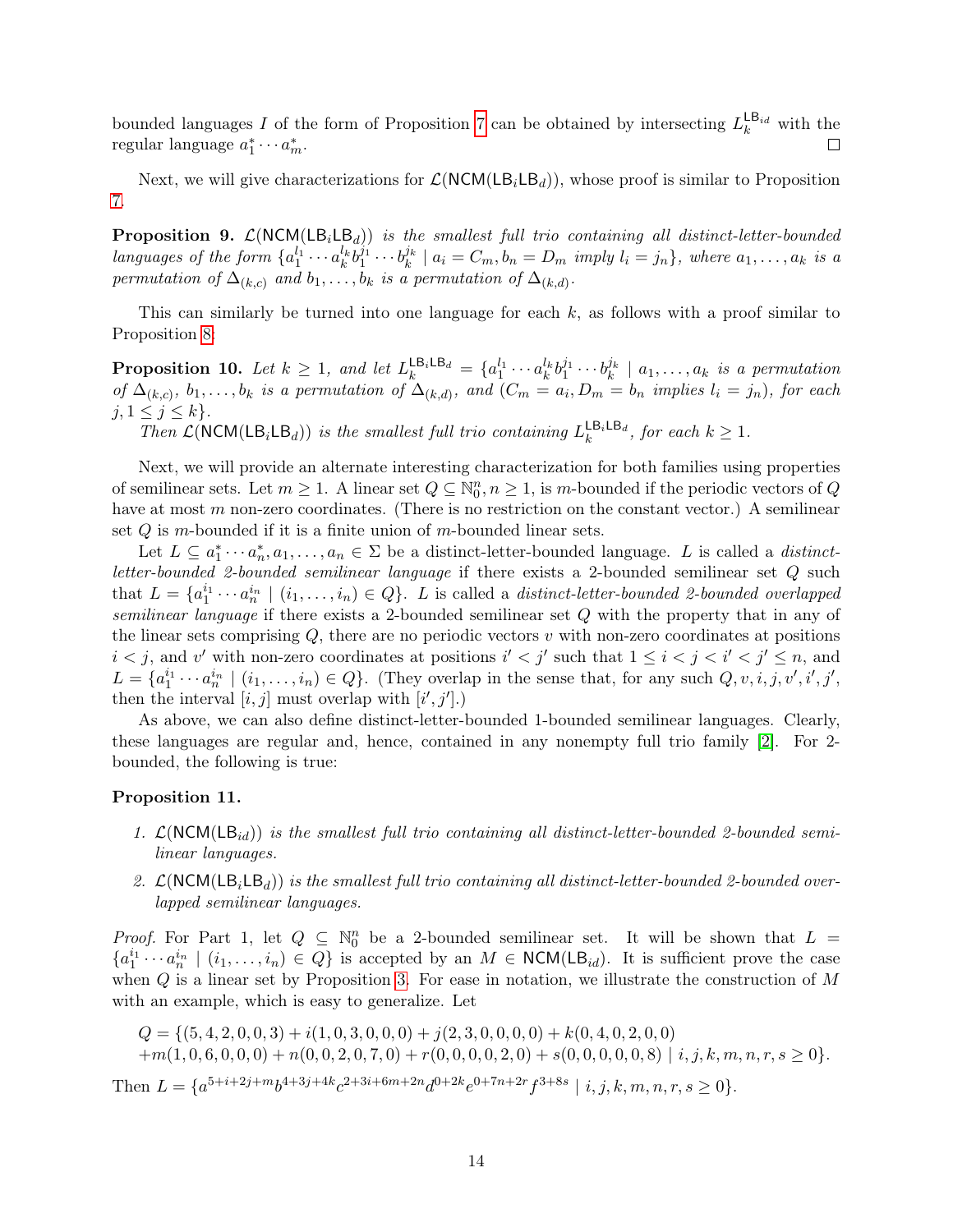Let  $a_0, a_1, a_2, a_3, b_0, b_1, b_2, c_0, c_1, c_2, c_3, d_0, d_1, e_0, e_1, e_2, f_0, f_1$  be distinct symbols. Let

$$
L' = \{a_0^5 a_1^i a_2^{2j} a_3^m b_0^4 b_1^{3j} b_2^{4k} c_0^2 c_1^{3i} c_2^{6m} c_3^{2n} d_0^0 d_1^{2k} e^0 e_1^{7n} e_2^{2r} f_0^3 f_1^{8s} \mid i, j, k, m, n, r, s \ge 0\}.
$$

Thus  $L' \subseteq a_0^* a_1^* a_2^* a_3^* b_0^* b_1^* b_2^* c_0^* c_1^* c_2^* c_3^* d_0^* d_1^* e_0^* e_1^* e_2^* f_0^* f_1^*$ . M' will have counters  $C_i, C_j, C_m, C_k, C_n$ . It is straightforward to construct  $M'$  to accept  $L'$  whose counter behavior is contained in the language  $C_i^* C_j^* C_m^* D_j^* C_k^* D_n^* D_m^* C_n^* D_k^* D_n^*$ . (Note that M' does not need counters to check the constants and to check the 2r and 8s portions. As usual, we assume that for any symbol x,  $x^0 = \lambda$ .)

Let h be a homomorphism which maps  $a_0, a_1, a_2, a_3$  to a;  $b_0, b_1, b_2$  to b;  $c_0, c_1, c_2, c_3$  to c;  $d_0, d_1$ to d;  $e_0, e_1, e_2$  to  $e$ ;  $f_0, f_1$  to  $f$ . Then  $L = h(L')$ .

The construction above is easy to generalize. For each position  $p$  (e.g., position 1), we split the symbol in that position (e.g.,  $a$ ) into 1 plus the number of periodic vectors with non-zero values in position p (e.g., a is split into split- symbols  $a_0, a_1, a_2, a_3$ ). Then these symbols are assigned exponents that represent the number of times the corresponding non-zero values need to be repeated (e.g.,  $a_0^5, a_1^{1 \times i}, a_2^{2 \times j}$  $2 \times j$ ,  $a_3^{1 \times m}$ , where 5 is the non-zero value at position 1 in the constant vector, and 1, 2, 1 are the non-zero values at position 1 in the periodic vectors with parameters  $i, j, m$  representing the number of times the corresponding non-zero values have to be repeated). Then a counter is assigned to a split-symbol at position  $p$  if and only if there there is a periodic vector with non-zero values at positions p and q with  $p < q$ . (For example, counter  $C_i$  is assigned to symbol  $a_1, C_j$ is assigned to  $a_2, C_m$  is assigned to  $a_m, C_k$  is assigned to  $b_2, C_n$  is assigned to  $c_3$ . However, no counters are assigned to  $a_0, b_0, c_0, d_0, e_0, f_0$  because they correspond to the constant vector, and no counters are assigned to  $e_2$  and  $f_1$ .) Then one can easily determine the counter behavior pattern which would guide the computation of the  $NCM(LB_{id})$  machine.

Conversely,  $\mathcal{L}(NCM(LB_{id}))$  is the smallest full trio containing all distinct-letter-bounded languages of the form of Proposition [9,](#page-14-0) by that proposition. Further, all of these are distinct-letterbounded 2-bounded semilinear languages. Thus, Part 1 follows.

 $\Box$ 

The proof for Part 2 is similar to the above proof.

Next we will give a characterization of the smallest full trio containing all bounded  $\mathcal{L}(\mathsf{CFL})$  languages. For that, we consider instruction family  $StLB_{id}$ . An example of an  $StLB_{id}$  language (counter behavior) is  $C_1^* C_2^* C_3^* D_3^* C_2^* D_2^* C_1^* D_1^*$ . But the counter behavior  $C_1^* C_2^* C_3^* D_3^* C_2^* D_2^* C_1^* D_2^* C_1^* D_1^*$  is not an StLB<sub>id</sub> language since  $C_2$  appears, then  $C_1$ , then  $D_2$ , then  $D_1$ , violating the StLB<sub>id</sub> definition.

The next results show that  $\mathcal{L}(NCM(StLB_{id}))$  is the smallest full trio containing all bounded context-free languages. It has previously been found that there is no principal full trio (ie. generated by a single language [\[2\]](#page-22-1)) accepting these languages [\[11\]](#page-23-5) (this paper does not use the 'principal' notation). Our proof uses a known characterization of distinct-letter-bounded context-free languages  $(CFLs)$  from [\[3\]](#page-22-4).

**Proposition 12.**  $\mathcal{L}(NCM(StLB_{id}))$  is the smallest full trio containing all bounded context-free languages.

*Proof.* First we show containment. For every bounded  $L \in \mathcal{L}(CFL)$ ,  $L \subseteq w_1^* \cdots w_n^*$ , for distinct  $a_1,\ldots,a_n$ , then  $L' = \{a_1^{i_1}\cdots a_n^{i_n} \mid w_1^{i_1}\cdots w_n^{i_n} \in L\}$  must also be in  $\mathcal{L}(\mathsf{CFL})$  by using a finite transducer that reads  $w_i$  and outputs  $a_i$ , as  $\mathcal{L}(\mathsf{CFL})$  is closed under finite transductions [\[2\]](#page-22-1). Then since  $\mathcal{L}(NCM(StLB_{id}))$  is a full trio, it is sufficient to show that every distinct-letter-bounded  $\mathcal{L}(CFL)$  $L' \subseteq a_1^* \cdots a_n^*$  can be accepted by an  $NCM(StLB_{id})$ , as  $L = h(L')$  for a homomorphism h that outputs  $w_i$  from  $a_i$ .

Assume that  $n \geq 2$ . (The case  $n = 1$  is trivial, since L is regular.)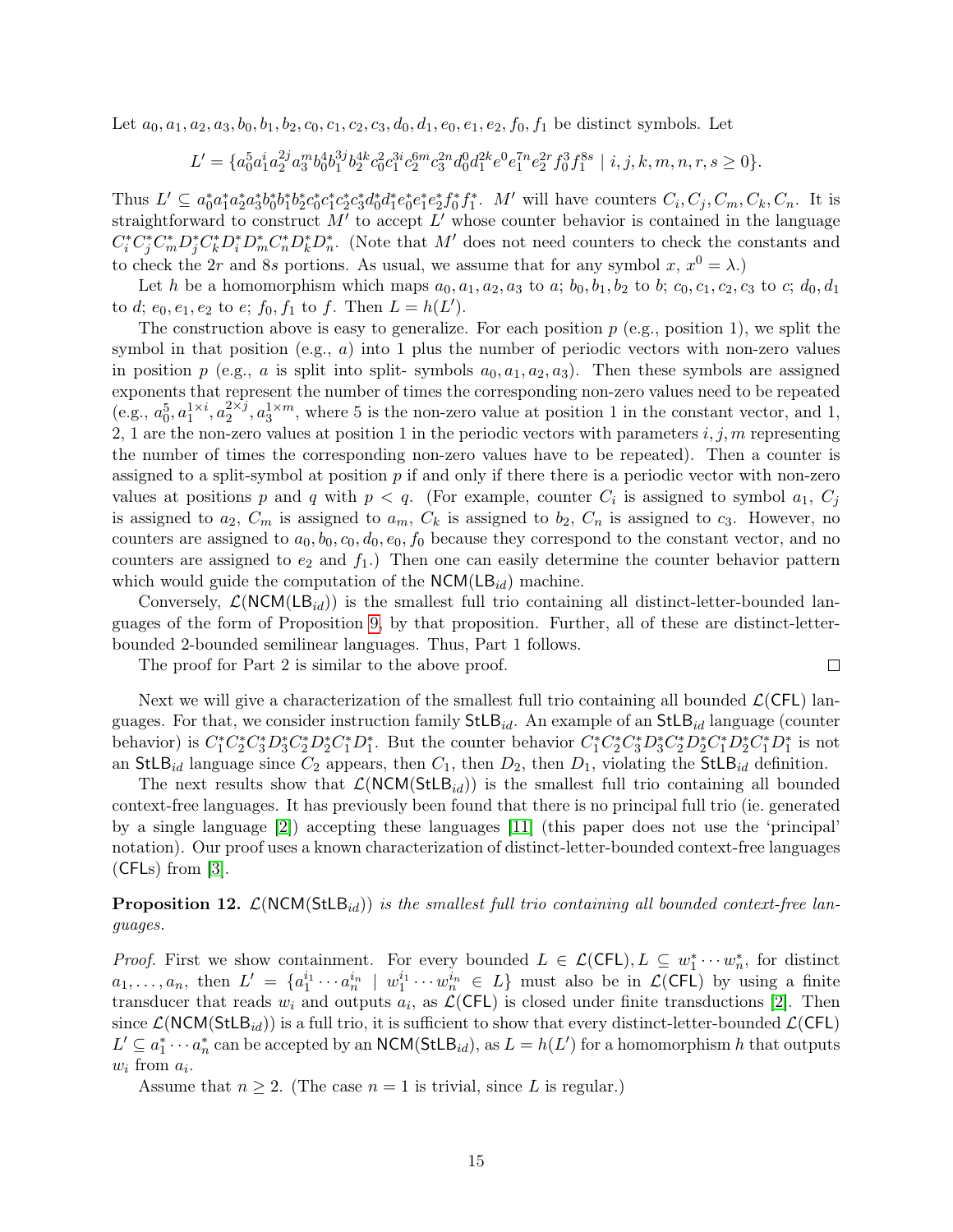We will prove the claim by induction on n. The result holds for  $n = 2$ , since it is known that for every  $\mathcal{L}(\mathsf{CFL})$   $L \subseteq w_1^* w_2^*$  (where  $w_1, w_2 \in \Sigma^+$ ),  $L$  can be accepted by an  $\mathsf{NCM}(1,1)$ , hence by an  $NCM(StLB_{id})$  [\[8\]](#page-23-6).

Now suppose  $n \geq 3$ . The following characterization is known [\[3\]](#page-22-4). For all  $\Sigma = \{a_1, \ldots, a_n\}$ ,  $n \geq 3$ , then each  $\mathcal{L}(\mathsf{CFL})$   $L \subseteq a_1^* \cdots a_n^*$  is a finite union of sets of the following form:

$$
M(D, E, F) = \{a_1^i xy a_n^j \mid a_1^i a_n^j \in D, x \in E, y \in F\},\
$$

where  $D \subseteq a_1^* a_n^*, E \subseteq a_1^* \cdots a_q^*, F \subseteq a_q^* \cdots a_n^*, 1 < q < n$ , are in  $\mathcal{L}(\mathsf{CFL})$ , and conversely, each finite union of sets of the form  $M(D, E, F)$  is a  $\mathcal{L}(\mathsf{CFL})$   $L \subseteq a_1^* \cdots a_n^*$ .

By this, D can be accepted by an  $NCM(StLB_{id})$   $M_1$  with 1 counter. By the induction hypothesis, E and F can be accepted by  $NCM(StLB_{id})s M_2$  with  $k_2$  and  $M_3$  with  $k_3$  counters, respectively, since they are over smaller alphabets.

Since  $\mathcal{L}(NCM(StLB_{id}))$  is closed under union, it is sufficient to build an  $NCM(StLB_{id})$  M accepting  $M(D, E, F)$ . Then M has  $k_2 + k_3 + 1$  counters. On a given input, M starts by simulating  $M_1$ , and while still reading  $a_1$ 's, it remembers the current state of  $M_1$  in the finite control, and starts simulating  $M_2$ . (The point when M starts simulating  $M_2$  is nondeterministically chosen, as long as the input head of M has not gone past the  $a_1$ 's.) After  $M_2$  accepts, M starts simulating  $M_3$ . (Again, the point when M starts simulating  $M_3$  is nondeterministically chosen.) When  $M_3$  accepts, M continues the simulation of  $M_1$  from the state it remembered until the string is accepted.

Conversely, let L be any language accepted by an  $NCM(StLB_{id})$  with k counters. As usual, all counters are zero on acceptance. We construct an NPDA  $M'$  that accepts L.  $M'$  has stack alphabet  $\{Z_0, C_1, \ldots, C_k\}$ , where  $Z_0$  denotes the bottom of the stack which is never altered. The stack containing only  $Z_0$  indicates that it is empty. M' accepts on empty stack and final state. Let  $I = a_1^* \cdots a_m^* \in \mathsf{StLB}_{id}$  be a superset of the instructions of M. Then M' simulates M faithfully but uses the stack to simulate the counters as follows (noting that a counter  $C_i$  is zero if and only if the stack is empty or the top of the stack is not  $C_i$ :

– If M increments counter i, M' pushes  $C_i$  on the stack.

– If M decrements counter i, M' pops  $C_i$  from the stack.

Note that because I is an  $StLB_{id}$  instruction, in any accepting computation, when M decrements counter *i*, the top of the stack must be  $C_i$ .

When M accepts (with all counters zero, corresponding to the stack of  $M'$  being empty),  $M'$ accepts.  $\Box$ 

From this, the following can be determined:

#### Corollary 3.

- 1.  $\mathcal{L}(\textsf{NCM}(\textsf{StLB}_{id})) \subsetneq \mathcal{L}(\textsf{NCM}(\textsf{LB}_{id})).$
- 2.  $\mathcal{L}(\text{NCM}(\text{StLB}_{id})$  and  $\mathcal{L}(\text{NCM}(\text{LB}_{i}\text{LB}_{d}))$  are incomparable.

*Proof.* Obviously,  $\mathcal{L}(NCM(StLB_{id}))$  is contained in  $\mathcal{L}(NCM(LB_{id}))$ . To show proper containment, let  $L = \{a^i b^j c^i d^j \mid i, j \geq 1\}$ . Clearly, L can be accepted by an NCM(LB<sub>id</sub>) with counter behavior  $C_1^* C_2^* D_1^* D_2^*$ , but L is not a context-free language. The result follows since every language in  $\mathcal{L}(\text{NCM}(\text{StLB}_{id})$  is a context-free language.

For Part 2, L is in  $\mathcal{L}(\text{NCM}(\text{LB}_i \text{LB}_d))$  but is not a  $\mathcal{L}(\text{CFL})$ . Now let  $L' = \{a^i b^i c^j d^j \mid i, j \geq 1\}$ . L' is a  $\mathcal{L}(CFL)$ , but this is not in  $\mathcal{L}(NCM(LB<sub>i</sub>LB<sub>d</sub>))$  by Proposition [5.](#page-12-0)  $\Box$ 

Next, we will show that all bounded Ginsburg semilinear languages are in two of the language families (and therefore in all larger families).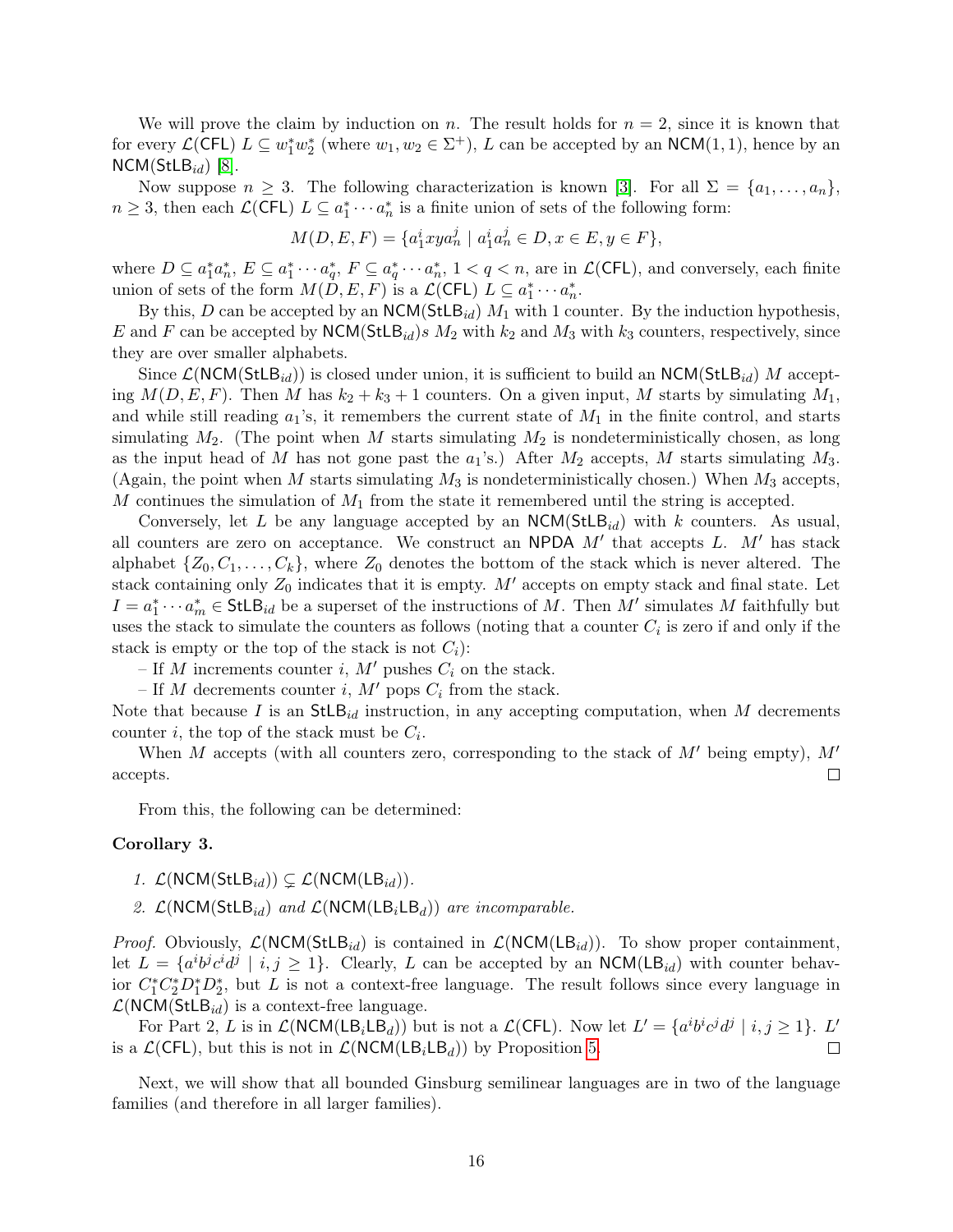<span id="page-17-0"></span>**Lemma 3.** All bounded Ginsburg semilinear languages are in  $\mathcal{L}(NCM(BD_iLB_d)), \mathcal{L}(NCM(LB_iBD_d))$ .

Proof. By [\[7\]](#page-23-2), it is enough to show for all distinct-letter-bounded semilinear languages. And since both families are closed under union, by Proposition [3,](#page-6-0) and since every semilinear set is the finite union of linear sets, it is enough to show for all distinct-letter-bounded semilinear languages induced by a linear set Q.

Let  $Q \subseteq \mathbb{N}_0^k$  be the linear set with constant vector  $\vec{v_0}$  and periods  $\vec{v_1}, \ldots, \vec{v_n}$ . We will create a machine M where input is of the form  $w = a_1^{i_1} \cdots a_k^{i_k}$ , each  $a_i$  is distinct, and M accepts w if and only if  $(i_1, \ldots, i_k) \in Q$ . We will start with the case for  $BD_iLB_d$ .

Then M first adds  $v_0(i)$  to counter i, for each i from  $1 \le i \le k$ , on  $\lambda$  transitions. Then M does the same for  $\vec{v_1}$  arbitrarily many times, then the same for  $\vec{v_2}$ , etc. This insertion pattern is in the bounded language

$$
C_1^* \cdots C_k^* (C_1^{\vec{v_1}(1)} C_2^{\vec{v_1}(2)} \cdots C_k^{\vec{v_1}(k)})^* \cdots (C_1^{\vec{v_n}(1)} C_2^{\vec{v_n}(2)} \cdots C_k^{\vec{v_n}(k)})^*.
$$

Then the counter contents are in the linear set without having read any input. Then it verifies that the input is equal to the counter contents one counter at a time, and therefore M accepts the distinct-letter-bounded language induced by Q. So the decreasing pattern is  $D_1^*D_2^* \cdots D_k^*$  which is letter-bounded.

For  $\textsf{LB}_i\textsf{BD}_d$ , this pattern is inverted, and M starts by placing  $i_j$  in counter j, for  $1 \leq j \leq k$ , according to the letter-bounded pattern  $D_1^* \cdots D_k^*$ . Then, M subtracts from the counters with the same pattern that it increased from the counters in the case above, which is in the bounded language (replacing all  $C$ 's with  $D$ 's). M accepts if all counters reach zero in this fashion.  $\Box$ 

From the definition, it is immediate that if  $\mathcal{I} \subseteq \mathcal{I}'$ , then  $\mathcal{L}(\text{NCM}(\mathcal{I})) \subseteq \mathcal{L}(\text{NCM}(\mathcal{I}'))$ . It is clear that all of  $LB_{id}$ ,  $BD_{i}LB_{i}BD_{d}$  are a subset of  $BD_{id}$ . We will show that three of these counter families coincide.

<span id="page-17-1"></span>**Proposition 13.**  $\mathcal{L}(NCM(BD_iLB_i)) = \mathcal{L}(NCM(LB_iBD_d)) = \mathcal{L}(NCM(BD_{id}))$  is the smallest full trio containing all bounded Ginsburg semilinear languages, and the smallest full trio containing all bounded Parikh semilinear languages.

Proof. All of the families are full trios by Proposition [1.](#page-4-0) All must contain all bounded Ginsburg semilinear languages by Lemma [3,](#page-17-0) and therefore all bounded bounded Parikh semilinear languages [\[7\]](#page-23-2).

To complete the proof, we will now show that all languages in  $\mathcal{L}(NCM(BD_{id}))$  can be obtained from the bounded Parikh (which are then bounded Ginsburg) semilinear languages using full trio operations.

Let  $\mathcal{I} = BD_{id}$ . By Proposition [2,](#page-4-1)  $\mathcal{L}(NCM(BD_{id}))$  is the smallest family of languages containing  $\mathcal{I}_{eq} = \{I \mid I = \{w = w_1^* \cdots w_m^* \mid |w|_{C_i} = |w|_{D_i}, \text{ for each } 1 \le i \le k, \text{ all } C_i\text{'s appear before any } D_i\text{'s}\},\$  $w_i \in \Delta_k^*, k \geq 1$ . But every  $I_{eq} \in \mathcal{I}_{eq}$  is a bounded Parikh semilinear language. Thus the statement follows.  $\Box$ 

Corollary 4. For all  $\mathcal{I} \in \{BD_iLB_d, LB_iBD_d, BD_{id}, LB_i, LB_i, LB_\cup, ALL\}$ , then  $\mathcal{L}(NCM(\mathcal{I}))$  contains all bounded Ginsburg semilinear languages, and all bounded languages in  $\mathcal{L}(NCM)$ .

Next, we establish two simple sets of generators for  $\mathcal{L}(NCM(BD<sub>id</sub>))$ . These languages will therefore be a simple mechanism to show whether or not a full trio  $\mathcal L$  contains every bounded Ginsburg semilinear language, and therefore has exactly the same bounded languages as NCM, and has all bounded languages contained in any semilinear trio.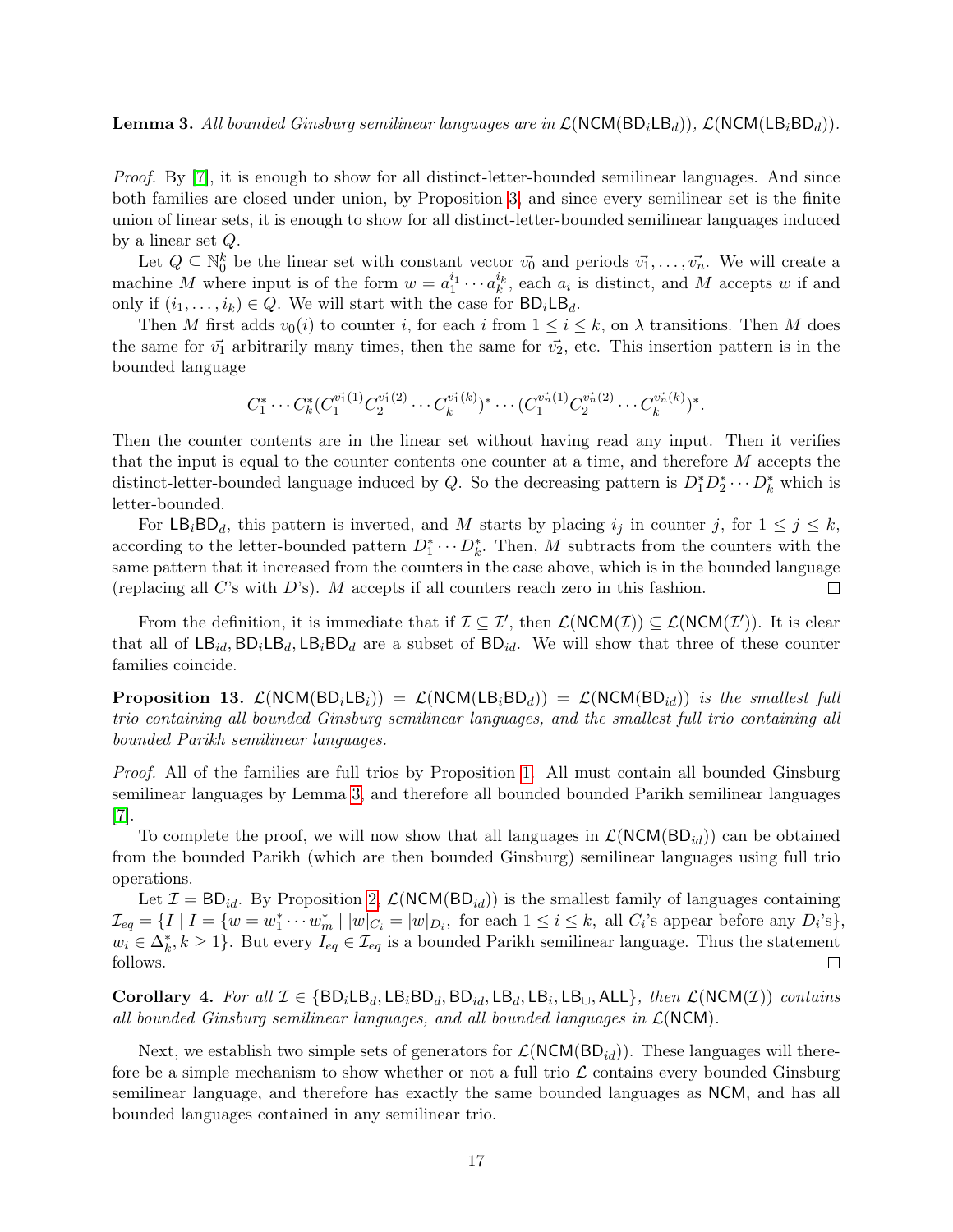<span id="page-18-0"></span>**Proposition 14.** For  $k \geq 1$ , let

$$
L_k^{\text{BD}_i \text{LB}_d} = \{w_1^{x_1} \cdots w_m^{x_m} D_1^{y_1} \cdots D_k^{y_k} \mid w_j \in \Delta_{(k,c)}^+, x_j > 0, 1 \le j \le m, \nfor 1 \le i \le k, |w_1 w_2 \cdots w_m|_{C_i} = 1, \n(C_i \in \text{alph}(w_j) \text{ implies } y_i = x_j)\}, \nL_k^{\text{LB}_i \text{BD}_d} = \{C_1^{y_1} \cdots C_k^{y_k} w_1^{x_1} \cdots w_m^{x_m} \mid w_j \in \Delta_{(k,d)}^+, x_j > 0, 1 \le j \le m, \nfor 1 \le i \le k, |w_1 w_2 \cdots w_m|_{D_i} = 1, \n(D_i \in \text{alph}(w_j) \text{ implies } y_i = x_j)\}.
$$

Then  $\mathcal{L}(NCM(BD_iLB_d)) = \mathcal{L}(NCM(LB_iBD_d)) = \mathcal{L}(NCM(BD_{id}))$  is the smallest full trio containing  $L_k^{\text{BD}_i \text{LB}_d}$ , for each  $k \geq 1$ , and also the smallest full trio containing  $L_k^{\text{LB}_i \text{BD}_d}$ , for each  $k \geq 1$ .

*Proof.* The equality of the families follows from Proposition [13.](#page-17-1) First, we will consider  $L_k^{\mathsf{LB}_i\mathsf{BD}_d}$ . To show this language is in  $\mathcal{L}(\text{NCM}(\text{LB}_i \text{BD}_d))$ , notice that  $L_k^{\text{LB}_i \text{BD}_d} \cap C_1^* \cdots C_k^* w_1^* \cdots w_m^*$  is clearly in this family for fixed words  $w_1, \ldots, w_m$ , where  $|w_1 \cdots w_m|_{D_i} = 1$  for each i. Furthermore, there are a finite number of combinations of such words, and  $\mathcal{L}(NCM(LB<sub>i</sub>BD<sub>d</sub>))$  is closed under union by Proposition [3,](#page-6-0) therefore  $L_k^{\mathsf{LB}_i\mathsf{BD}_d}$  is in this family.

From Lemma [1](#page-7-3) and Proposition [2,](#page-4-1) it follows that  $\mathcal{L}(NCM(LB<sub>i</sub>BD<sub>d</sub>))$  is the smallest full trio containing  $(\underline{\mathsf{LB}}_i\underline{\mathsf{BD}}_d)_{eq}$ .

First consider a slight variant of  $L_k^{\mathsf{LB}_i\mathsf{BD}_d}$ ,

$$
L_k = \{C_{i_1}^{y_1} \cdots C_{i_k}^{y_k} w_1^{x_1} \cdots w_m^{x_m} \mid w_j \in \Delta_{(k,d)}^+, x_j > 0, 1 \le j \le m, C_{i_1}, \ldots, C_{i_k} \text{ is a permutation of } \Delta_{(k,c)}, \text{for } 1 \le l \le k, |w_1 w_2 \cdots w_m|_{D_l} = 1, (D_{i_l} \in \text{alph}(w_j) \text{ implies } y_l = x_j)\}.
$$

Then every language  $I \in (\underline{\mathsf{LB}}_i \underline{\mathsf{BD}}_d)_{eq}$  over  $\Delta_k^*$  for some  $k \geq 1$  is equal to

$$
\{w = C_{i_1}^{y_1} \cdots C_{i_k}^{y_k} w_1^{x_1} \cdots w_m^{x_m} \mid x_j = y_l \text{ if } D_{i_l} \in \text{alph}(w_j) > 0\},\
$$

where  $C_{i_1}, \ldots, C_{i_k}$  is a permutation of  $\Delta_{(k,c)}, w_j \in \Delta_{(k)}^+$  $\chi^+_{(k,d)}$ , and each letter of  $\Delta_{(k,d)}$  occurs exactly once in  $w_1w_2\cdots w_m$ . In this case,  $I = L_k \cap C_{i_1}^+ C_{i_2}^+ \cdots C_{i_k}^+ w_1^+ \cdots w_m^+$ . Furthermore, consider the homomorphism that maps  $C_{i_l}$  to  $C_l$ , and  $D_{i_l}$  to  $D_l$ . Then,

$$
I = h^{-1}(L_k^{\mathsf{BD}_i \mathsf{LB}_d} \cap C_1^+ C_2^+ \cdots C_k^+ h(w_1)^+ \cdots h(w_m)^+).
$$

The case is similar for  $L_k^{\text{BD}_i \text{LB}_d}$ .

Then, by Proposition [13,](#page-17-1) Proposition [14,](#page-18-0) and [\[7\]](#page-23-2), the following is true:

<span id="page-18-1"></span>**Proposition 15.** Let  $\mathcal{L}$  be a full trio. Then, the following are equivalent:

- L contains all bounded Ginsburg semilinear languages,
- L contains all distinct-letter-bounded Ginsburg semilinear languages,
- L contains all bounded Parikh semilinear languages,
- $\mathcal{L}(NCM)^{bd} (= \mathcal{L}(DCM)^{bd} = \mathcal{L}(NCM(BD_{id}))^{bd})$  is contained in  $\mathcal{L},$
- $\mathcal{L}(NCM(BD_iLB_d)) = \mathcal{L}(NCM(LB_iBD_d)) = \mathcal{L}(NCM(BD_{id})))$  is contained in  $\mathcal{L}$ ,
- $\mathcal{L}$  contains  $L_k^{\text{BD}_i \text{LB}_d}$ , for each  $k \geq 1$ ,

 $\Box$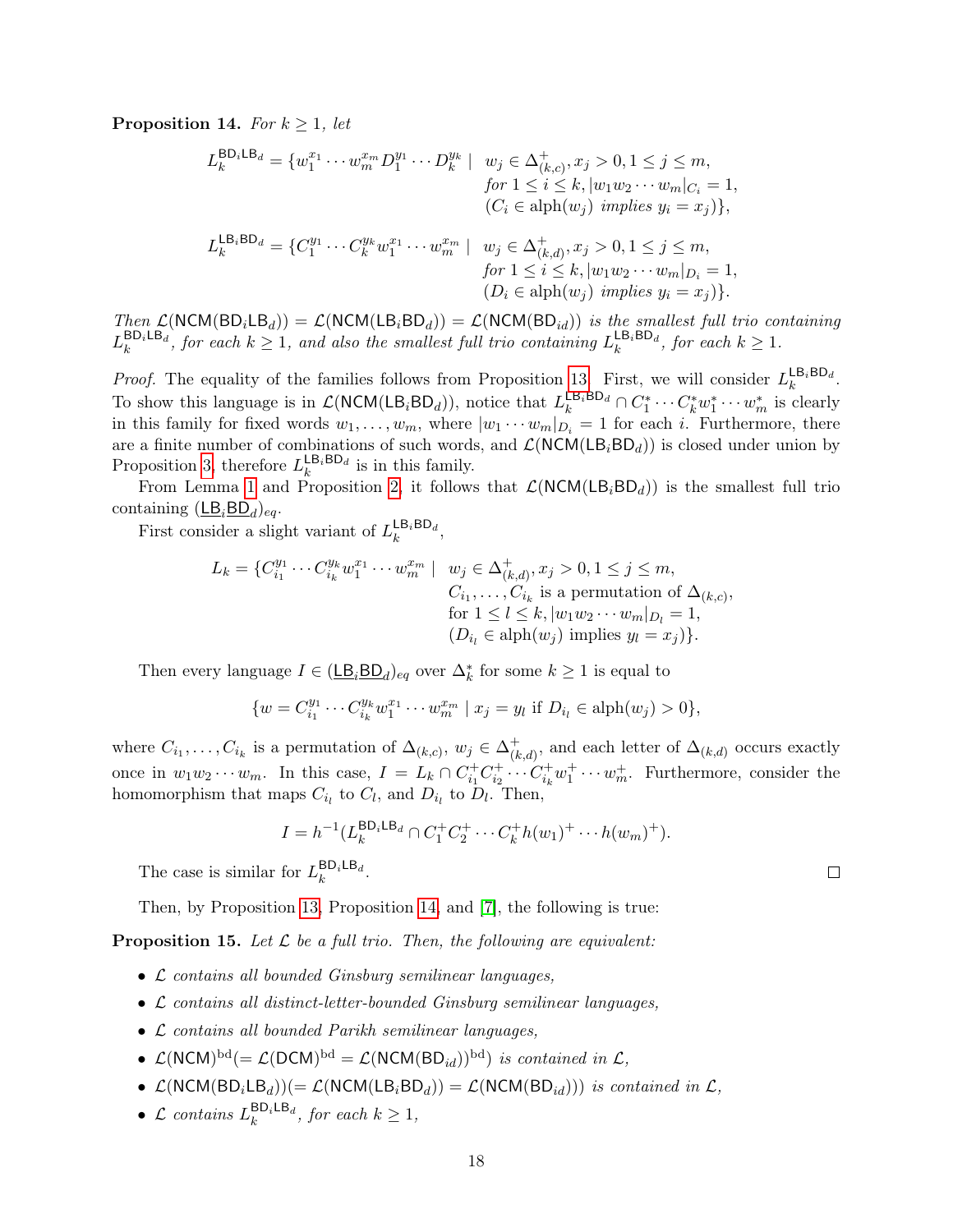•  $\mathcal{L}$  contains  $L_k^{\text{LB}_i\text{BD}_d}$ , for each  $k \geq 1$ .

Furthermore, if L is also semilinear, then these conditions are equivalent to  $\mathcal{L}^{bd} = \mathcal{L}(NCM)^{bd} =$  $\mathcal{L}(\mathsf{DCM})^{bd}$ .

By Proposition [4](#page-11-0) and Proposition [15,](#page-18-1) the following is immediate:

Corollary 5. NCM(LB<sub>id</sub>) and  $\mathcal{L}(NCM(LB_iLB_d))$  do not contain all bounded Ginsburg semilinear languages, or all bounded Parikh semilinear languages.

There is another simple equivalent form of the family  $\mathcal{L}(NCM(BD_{id}))$ . Let  $SBD_{id}$  be the subset of  $BD_{id}$  that is the family

$$
\{I \mid k \ge 1, I = w_1^* \cdots w_m^*, w_i \in \Delta_k^+, |w_i| \le 2, 1 \le i \le m\}.
$$

**Proposition 16.**  $\mathcal{L}(NCM(SBD_{id}))$  contains all bounded Ginsburg semilinear languages. Hence,  $\mathcal{L}(NCM(SBD_{id})) = \mathcal{L}(NCM(BD_{id})).$ 

Proof. We need only show that every distinct-letter-bounded Ginsburg language induced by a linear set Q is in  $\mathcal{L}(NCM(SBD_{id}))$  as this family is clearly closed under union. We illustrate with an example, which can easily be generalized.

Let  $Q = \{(2, 0, 3, 1) + (4, 2, 3, 6)i + (3, 5, 1, 0)j + (1, 0, 0, 0)k + (0, 7, 0, 2)m \mid i, j, k, m \ge 0\}.$ The distinct-letter-bounded language  $L = \{a^{2+4i+3j+k}b^{2i+5j+7m}c^{3+3i+j}d^{1+6i+2m} \mid i, j, k, m \ge 0\}$  is induced by this linear set.

Let  $a_0, a_1, a_2, a_3, b_0, b_1, b_2, b_3, c_0, c_1, c_2, d_0, d_1, d_2$  be new symbols, and let

$$
L' = \{a_0^2 a_1^{4i} a_2^{3j} a_3^k b_0^0 b_1^{2i} b_2^{5j} b_3^{7m} c_0^3 c_1^{3i} c_2^j d_0^1 d_1^{6i} d_2^{2m} \mid i, j, k, m \ge 0\}.
$$

L' can be accepted by an NCM M with counters  $C_1, C_2, C_3, C_4, C_5, C_6, C_7, C_8$  which operates as follows when given input  $w$ :

- reads the first input segment and verifies that it is  $a_0^2$ .
- reads  $a_1^{4i}$  and stores i in  $(C_1, C_2)$ .
- reads  $a_2^{\bar{3}j}$  $_2^{3j}$  and stores j in  $(C_3, C_4)$ .
- reads the next input segment  $a_3^k$ .
- reads the next input segment  $b_0^0$ .
- reads the next input segment and verifies that it is  $b_1^{2i}$  by decrementing  $C_1$ while incrementing  $C_5$ .
- reads the next input segment and verifies that it is  $b_2^{5j}$  $C_2^{9}$  by decrementing  $C_3$ .
- reads  $b_3^{7m}$  and stores m in  $C_6$ .
- reads the next input segment and verifies that it is  $c_0^3$ .
- reads the next input segment and verifies that it is  $c_1^{3i}$  by decrementing  $C_2$ .
- reads the next input segment and verifies that it is  $c_2^j$  $2^{\circ}$ . by decrementing  $C_4$ .
- reads the next input segment and verifies that it is  $d_0^1$ .
- reads the next input segment and verifies that it is  $d_1^{\hat{6}i}$  by decrementing  $C_5$ .
- reads the next input segment and verifies that it is  $d_2^{2m}$  by decrementing
- $C_6$ .

Then M satisfies  $(C_1C_2)^*(C_3C_4)^*(D_1C_5)^*D_3^*C_6^*D_2^*D_4^*D_5^*D_6^*$ . Hence, M is in NCM(SBD<sub>id</sub>). Now define a homomorphism on  $L(M)$  which maps  $a_0, a_1, a_2, a_3$  to a and  $b_0, b_1, b_2$  to b,  $c_0, c_1, c_2$  to c, and  $d_0, d_1, d_2$  to d. Then  $L = h(L(M))$  is also in  $\mathcal{L}(\text{NCM}(\text{SBD}_{id}))$ .  $\Box$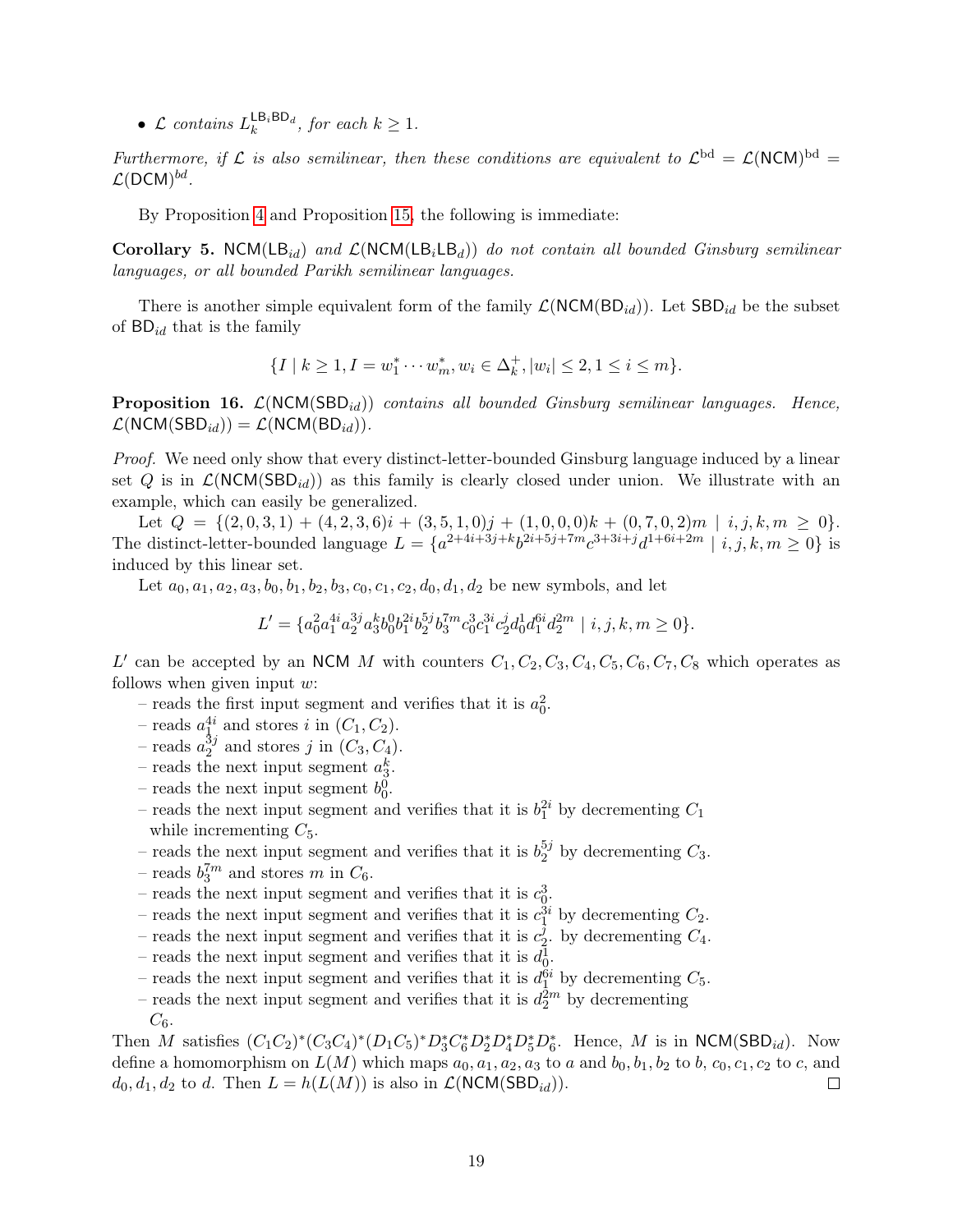Thus,  $\text{SBD}_{id}$  is enough to generate all bounded Ginsburg semilinear languages, whereas  $\text{LB}_{id}$  is not.

Next, we will explore the language families  $NCM(LB_d)$  and  $NCM(LB_i)$ .

<span id="page-20-0"></span>**Proposition 17.**  $\mathcal{L}(NCM(LB_d))$  is the smallest full trio containing, for each  $k \geq 1$ , (here,  $w_0 \in$  $\Delta_{(k,c)}^*$ , and  $w_k \in D_k^*$ ),

$$
L_k^{\mathsf{LB}_d} = \{ w_0 w_1 \cdots w_k \mid w_i \in \{C_{i+1}, C_{i+2}, \ldots, C_k, D_i\}^*, 0 \le i \le k, |w_0 w_1 \cdots w_{j-1}|_{C_j} = |w_j|_{D_j} > 0, 1 \le j \le k \} \subseteq \Delta_k^*.
$$

*Proof.* First,  $L_k^{\mathsf{LB}_d}$  can be accepted by  $M \in \mathsf{NCM}(\mathsf{LB}_d)$  by guessing a partition into  $w_0w_1\cdots w_k$ , and while reading  $w_i$ , verify it is in  $\{C_{i+1}, C_{i+2}, \ldots, C_k, D_i\}^*$ , incrementing counter j for every  $C_j$ read, and decrementing counter i for every  $D_i$  read, finishing with all counters empty.

From Lemma [1](#page-7-3) and Proposition [2,](#page-4-1) it follows that  $\mathcal{L}(NCM(LB<sub>d</sub>))$  is the smallest full trio containing all  $I \subseteq \Delta_k^*, k \geq 1$  such that

$$
I = \{w \mid w \in Y \sqcup Z, Y = \Delta_{(k,c)}^*, Z = D_{i_1}^* \cdots D_{i_k}^*, D_{i_1}, \ldots, D_{i_k} \text{ is a permutation of } \Delta_{(k,d)}, |w|_{C_i} = |w|_{D_i} > 0, \text{ all } C_i \text{'s appear before any } D_i \text{'s, for } 1 \leq i \leq k \}.
$$

Notice, every such I can be obtained from

$$
I' = \{ w \mid w \in Y \sqcup Z, Y = \Delta_{(k,c)}^*, Z = D_1^* \cdots D_k^*, |w|_{C_i} = |w|_{D_i} > 0, \text{ all } C_i \text{'s appear before any } D_i \text{'s, for } 1 \le i \le k \}.
$$

via homomorphisms that permute elements of  $\Delta_{(k,d)}$  such that  $h(D_i) = D_j$  implies  $h(C_i) = C_j$ .

 $\Box$ 

Notice that there is only one such  $I'$  for each k, and it is equal to  $L_k^{\mathsf{LB}_d}$ .

The next proposition follows with a similar proof.

**Proposition 18.**  $\mathcal{L}(NCM(LB_i))$  is the smallest full trio containing, for each  $k \geq 1$ , (here,  $w_0 \in C_1^*$ , and  $w_k \in \Delta^*_{(k,d)}$ ),

$$
L_k^{\mathsf{LB}_i} = \{w_0 \cdots w_k \mid w_i \in \{D_1, \ldots, D_i, C_{i+1}\}^*, 0 \le i \le k, |w_{j-1}|_{C_j} = |w_j w_{j+1} \cdots w_k|_{D_j} > 0, 1 \le j \le k\} \subseteq \Delta_k^*.
$$

#### 5 Applications To Existing Families

We will apply the results of this paper to quickly characterize the bounded languages inside known language families. It has been recently shown that finite-index ET0L languages contain all bounded Ginsburg semilinear languages [\[7\]](#page-23-2). This implies  $\mathcal{L}(NCM(BD_{id})) \subseteq \mathcal{L}(ETOL<sub>fin</sub>)$  (the family of finiteindex ET0L languages, which is a full trio [\[12\]](#page-23-3); we refer to this paper for the formal definitions of **ET0L** systems and languages), and the bounded languages within DCM, NCM, and  $ET0L<sub>fin</sub>$  coincide by Proposition [15.](#page-18-1) Here, we strengthen this result. First, it is shown that each  $L_k^{\text{LB}_d}$  and  $L_k^{\text{LB}_i}$  is in  $\mathcal{L}$ (ET0L<sub>fin</sub>).

<span id="page-20-1"></span>**Lemma 4.** For each  $k \geq 1$ ,  $L_k^{\mathsf{LB}_d}, L_k^{\mathsf{LB}_i} \in \mathcal{L}(\mathsf{ETOL}_{\text{fin}}).$ 

*Proof.* Let  $k \geq 1$ . We can create an **ETOL** system of index  $k + 1$  to accept  $L_k^{\text{BD}_d}$  as follows. Let  $G = (V, \mathcal{P}, S, \Delta_k)$ . G has production tables and productions defined as follows (in the productions,  $C_j$  and  $D_j$  are terminals, and it is assumed that  $C_j \to C_j$  and  $D_j \to D_j$  are in every table):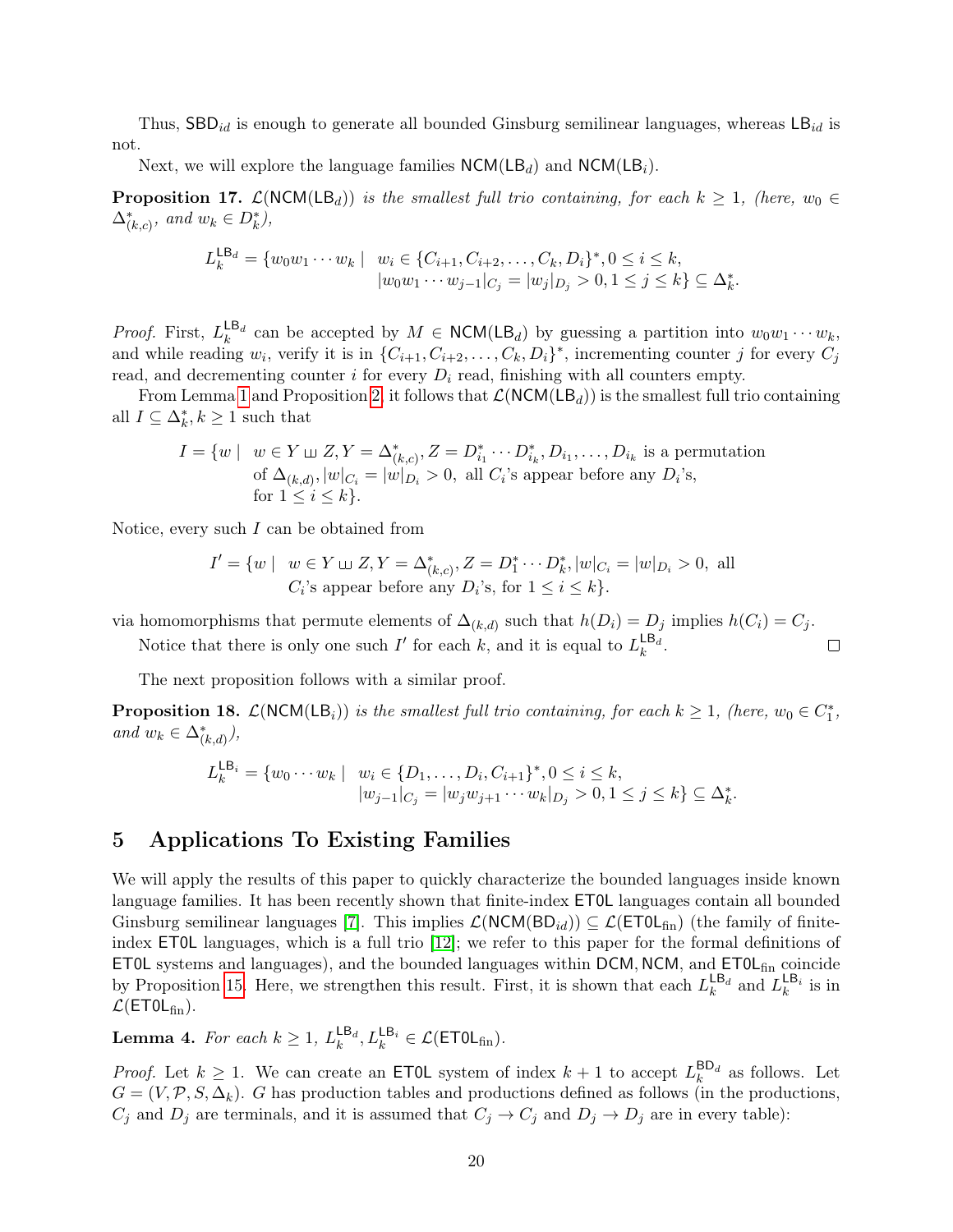- $P_S$  contains  $S \to S_0S_1 \cdots S_k$ .
- $P_j^i$  for all  $0 \leq i < j \leq k$ , contains

$$
- S_l \to S_l, \text{ for all } l \in \{1, ..., k\} - \{i, j\}
$$

$$
- S_j \to D_j S_j,
$$

$$
- S_i \to C_j S_i.
$$

•  $P_F$  contains  $S_l \to \lambda$ , for all  $l, 0 \leq l \leq k$ .

We will prove that  $L(G) = L_k^{\mathsf{LB}_d}$ .

" $\subseteq$ " Let  $w \in L(G)$ . Thus, there exists a sequence of production tables  $P_S, P_{j_1}^{i_1}, \ldots, P_{j_n}^{i_n}, P_F$ , such that  $S \Rightarrow_{P_S} x_0 \Rightarrow_{P_{j_1}^{i_1}} x_1 \cdots \Rightarrow_{P_{j_n}^{i_n}} x_n \Rightarrow_{P_F} w$ , and  $x_0 = S_0 \cdots S_k$ . It is clear that  $x_0, \ldots, x_n$  all have  $S_0, \ldots, S_k$  as the sequence of nonterminals. Let  $w_j$  be the sequence of terminals derived from  $S_j$ in w. Then only  $w_j$  can contain  $D_j$  by the productions, and  $w_j$  can only contain  $C_{j+1}, \ldots, C_k$  and not  $C_1, \ldots, C_j$  by the productions. Furthermore, for every  $D_j$  derived using table  $P_j^i$  say (implying  $i < j$ , only one other nonterminal,  $S_i$ , can derive a new symbol from  $\Delta_{(k,c)}$ , and it must be  $C_j$ which must get added to  $w_i, i < j$ . Hence,  $w = w_0 w_1 \cdots w_k \in \mathsf{L}^{\mathsf{B}_d}$ .

" $\supseteq$ " Let  $w \in L_k^{\mathsf{LB}_d}$ . Then  $w = w_0 \cdots w_k, w_i \in \{C_{i+1}, \ldots, C_k, D_i\}^*, 0 \leq i \leq k, |w_0 \cdots w_{j-1}|_{C_j}$  $|w_j|_{D_i} > 0, 1 \le j \le k$ . We will show by induction that there is a sequence of word sequences (setting  $n = |w|/2$  for  $0 \le i \le n$ ,  $\alpha_i = (w_{i,0}, \ldots, w_{i,k})$ , where  $w_{i,j}$  is a prefix of  $w_j$ ,  $w_{0,j} = \lambda$ , for  $1 \le j \le k$ ,  $\alpha$  contains the same number of  $C_j$ 's as  $D_j$ 's, for  $1 \leq j \leq k$ , and  $\alpha_{i+1}$  differs from  $\alpha_i$  in exactly two positions,  $0 \leq l < j \leq k$ ,  $w_{i+1,j} = w_{i,j}D_j$ ,  $w_{i+1,l} = w_{i,l}C_j$ .

The base case,  $i = 0$ , is true since  $w_{0,j} = \lambda$  is a prefix of  $w_j$  trivially for each  $j, 0 \le j \le k$ . Assume there exists  $\alpha_i, i \leq n$ , where  $w_{i,j}$  is a prefix of  $w_j$  for all  $0 \leq j \leq k$ , and  $\alpha_i$  contains the same number of  $C_j$ 's as  $D_j$ 's, for  $1 \leq j \leq k$ . Since  $i < n$ , there must exist some j' maximal, where  $w_{i,j'}$  is not equal to  $w_{j'}$ . Then the "next letter" of  $w_{j'}$  (ie.  $(w_{i,j'})^{-1}w_{j'}$ ) must be  $D_{j'}$ , otherwise it is  $C_x$ , for some  $x > j'$ , but then one copy of  $D_x$  would yet to have been generated by the inductive hypothesis as  $D_x$  would need to occur in  $w_x$ , but  $w_{i,x} = w_x$ , by the maximality of j', a contradiction. Let l' be the largest number less than j' such that the next letter of  $w_{l'}$ ,  $(w_{i,l'})^{-1}w_{l'}$  is in  $\Delta_{(k,c)}$ , say  $C_y, y > l'$ . We will argue this must exist, otherwise all of  $w_0$  would have been already consumed, as  $w_0$  only contains symbols from  $\Delta_{(k,c)}$ , therefore all  $D_1$ 's would have been consumed by the inductive hypothesis. But then  $w_1$  must have been consumed, since the next letter does not start with a letter from  $\Delta_{(k,c)}$  and it does not contain  $D_1$ . Then, the first letter remaining in any of  $w_0, \ldots, w_{l'-1}$  must be from  $\Delta_{(k,d)}$ , and therefore does not match a symbol from  $\Delta_{(k,c)}$ , a contradiction. Then, the remaining part of  $w_{l'}$  must start with  $C_z$  for some  $z > l'$ , and then  $w_z$  must start with  $D_z$  since it does not start with any symbol of  $\Delta_{(k,c)}$ . Hence, the induction follows. Hence,  $S \Rightarrow_{P_S} w_{0,0} S_0 \cdots w_{0,k} S_k \Rightarrow_{P_{j_1}^{l_1}} \cdots \Rightarrow_{P_{j_n}^{l_n}} w_{n,0} S_0 \cdots w_{n,k} S_k \Rightarrow_{P_F} w_{n,0} w_{n,1} \cdots w_{n,k} = w_0 w_1 \cdots w_k =$ w, where  $\alpha_{i+1}$  differs from  $\alpha$  in positions  $l_i$  and  $j_i$ ,  $l_i < j_k$ , for all  $i, 0 \le i < n$ .

For  $L_k^{\text{LB}_i}$ , this follows since it can be obtained by reversal and homomorphism from  $L_k^{\text{LB}_i}$ , and finite-index ET0L is closed under these operations [\[12\]](#page-23-3). П

It was also shown that that there are  $\mathcal{L}(\text{ETOL}_{fin})$  languages that are not in  $\mathcal{L}(\text{NCM})$  [\[7\]](#page-23-2). Then, this sub-family of  $\mathcal{L}(NCM)$  is strictly contained in  $\mathcal{L}(ETOL<sub>fin</sub>)$ .

**Proposition 19.**  $\mathcal{L}(\text{NCM}(\text{LB}_{\cup})) \subsetneq \mathcal{L}(\text{ETOL}_{fin}), \text{ and } \mathcal{L}(\text{ETOL}_{fin})^{\text{bd}} = \mathcal{L}(\text{DCM})^{\text{bd}}.$ 

*Proof.* Inclusion follows directly from Proposition [17](#page-20-0) and Lemma [4,](#page-20-1) and since  $\mathcal{L}(\text{ETOL}_{fin})$  is a semilinear full trio [\[12\]](#page-23-3). Strictness follows from [\[7\]](#page-23-2). The fact that bounded languages are the same follows from Proposition [15.](#page-18-1)  $\Box$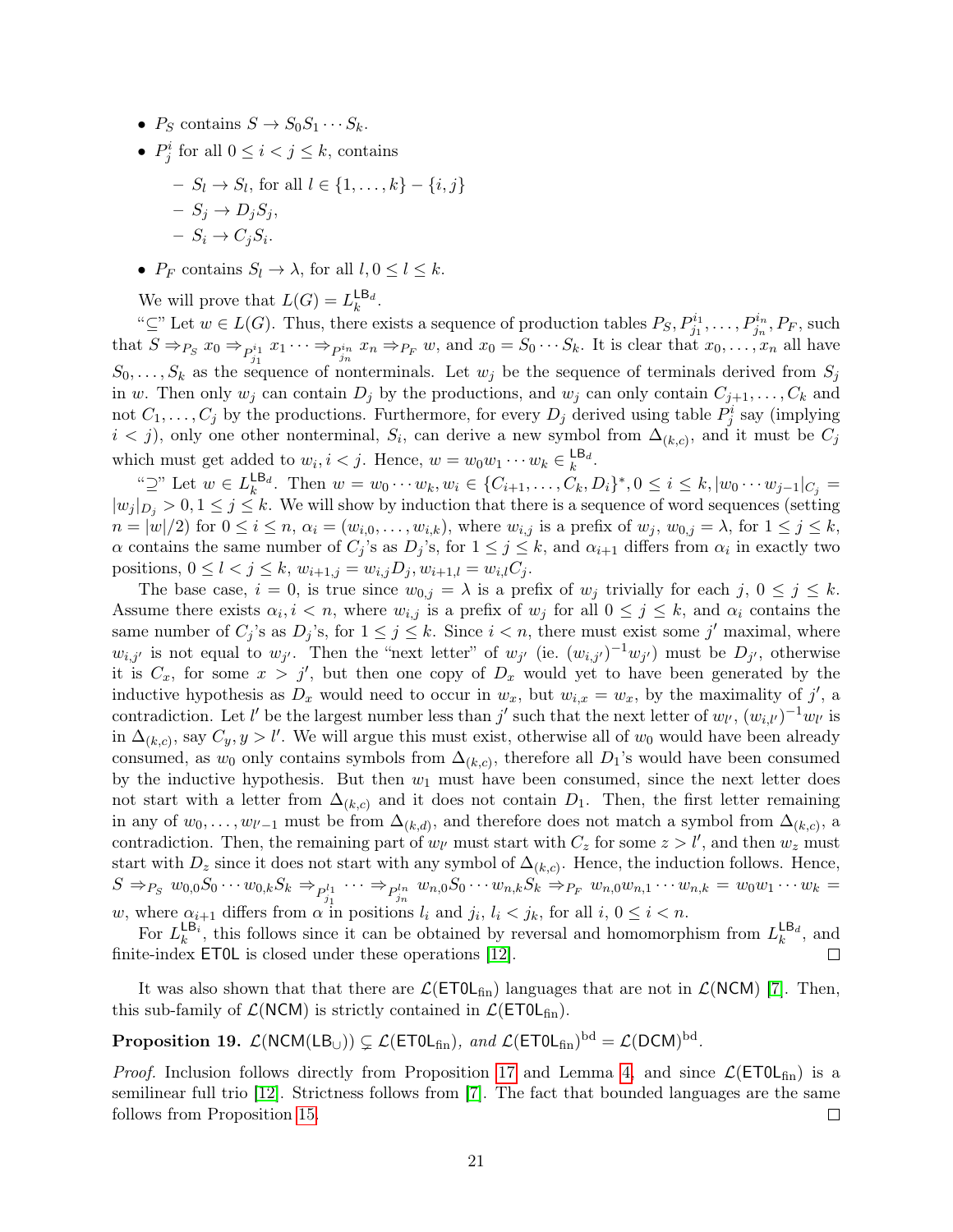We leave as an open problem whether there are languages accepted by NCM that cannot be generated by a finite-index **ET0L** system. We conjecture that over  $\Sigma_k = \{a_1, \ldots, a_k\}, \{w \mid |w|_{a_1} =$  $\cdots = |w|_{a_k}$  is not in  $\mathcal{L}(\text{ETOL}_{\text{fin}})$ , for some k. One might think that the (non-finite-index ETOL) one-sided Dyck language on one letter is a candidate witness, but this language is not in  $\mathcal{L}(NCM)$ [\[4\]](#page-22-2).

Next, the class of TCA machines are Turing machines with a one-way read-only input tape, and a finite-crossing<sup>[1](#page-22-5)</sup> read/write worktape. This language family is a semilinear full trio [\[5\]](#page-22-3). Therefore,  $\mathcal{L}(\mathsf{TCA})^{\rm bd} \subseteq \mathcal{L}(\mathsf{NCM})^{\rm bd}$ . To show that there is equality, we will simulate  $\mathsf{NCM}(\mathsf{BD}_i\mathsf{LB}_d)$ . Let M be a well-formed k-counter machine satisfying instruction language  $I \subseteq w_1^* w_2^* \cdots w_l^* D_{i_1}^* \cdots D_{i_n}^*, w_i \in$  $\Delta_{(k,c)}^*$ ,  $1 \leq i \leq l, D_j \in \Delta_{(k,d)}, 1 \leq j \leq n$ . Then we build a TCA machine M' with worktape alphabet  $\Delta_k$  that, on input w, simulates a derivation of M, whereby, if M increases from counters in the sequence  $C_{j_1}, \ldots, C_{j_m}, M'$  instead writes this sequence on the worktape. Then, M' simulates the decreasing transitions of M as follows: for every section of decreases in  $D_{ij}^*$ , for  $1 \leq j \leq n$ , M' sweeps the worktape from right-to-left, and corresponding to every decrease, replaces the next  $C_{i_j}$ symbol with the symbol  $D_{i_j}$  (thereby marking the symbol). This requires n sweeps of the worktape, and  $M'$  accepts if all symbols end up marked and the simulated computation is in a final state.

**Proposition 20.**  $\mathcal{L}(\text{NCM}(\text{BD}_i \text{LB}_d)) \subseteq \mathcal{L}(\text{TCA})$ , and  $\mathcal{L}(\text{TCA})^{\text{bd}} = \mathcal{L}(\text{DCM})^{\text{bd}}$ .

Next, the family of multi-push-down automata and languages has been introduced [\[1\]](#page-22-0). We let MP be these machines. They have some number  $k$  of pushdowns, and allow to push to every pushdown, but only pop from the first non-empty pushdown. This can clearly simulate every machine in  $NCM(\underline{LB}_d)$  (distinct-letter-bounded, which is enough to accept every language in  $\mathcal{L}(NCM(LB_d))$  by Lemma [1\)](#page-7-3). Furthermore, it follows from results within [\[1\]](#page-22-0) that  $\mathcal{L}(MP)$  is closed under reversal (since it is closed under homomorphic replication with reversal, and homomorphism). Therefore,  $\mathcal{L}(MP)$ also contains  $\mathcal{L}(NCM(LB_{11}))$ . Also, this family only contains semilinear languages [\[1\]](#page-22-0). Therefore, the bounded languages within  $\mathcal{L}(MP)$  coincide with those in  $\mathcal{L}(NCM)$  and  $\mathcal{L}(DCM)$ .

Proposition 21.  $\mathcal{L}(\mathsf{NCM}(\mathsf{LB}_{\cup}))\subseteq \mathcal{L}(\mathsf{MP}),\ \mathcal{L}(\mathsf{MP})^{\mathrm{bd}}=\mathcal{L}(\mathsf{DCM})^{\mathrm{bd}}.$ 

## References

- <span id="page-22-0"></span>[1] L. Breveglieri, A. Cherubini, C. Citrini, and S.C. Reghizzi. Multi-push-down languages and grammars. International Journal of Foundations of Computer Science, 7(3):253–291, 1996.
- <span id="page-22-1"></span>[2] S Ginsburg. Algebraic and Automata-Theoretic Properties of Formal Languages. North-Holland Publishing Company, Amsterdam, 1975.
- <span id="page-22-4"></span>[3] Seymour Ginsburg. The Mathematical Theory of Context-Free Languages. McGraw-Hill, Inc., New York, NY, USA, 1966.
- <span id="page-22-2"></span>[4] S. Greibach. Remarks on blind and partially blind one-way multicounter machines. Theoretical Computer Science, 7:311–324, 1978.
- <span id="page-22-3"></span>[5] Tero Harju, Oscar Ibarra, Juhani Karhumäki, and Arto Salomaa. Some decision problems concerning semilinearity and commutation. Journal of Computer and System Sciences, 65(2):278– 294, 2002.

<span id="page-22-5"></span><sup>&</sup>lt;sup>1</sup>There is a fixed c such that the number of times the boundary between any two adjacent input cells is crossed is at most c.